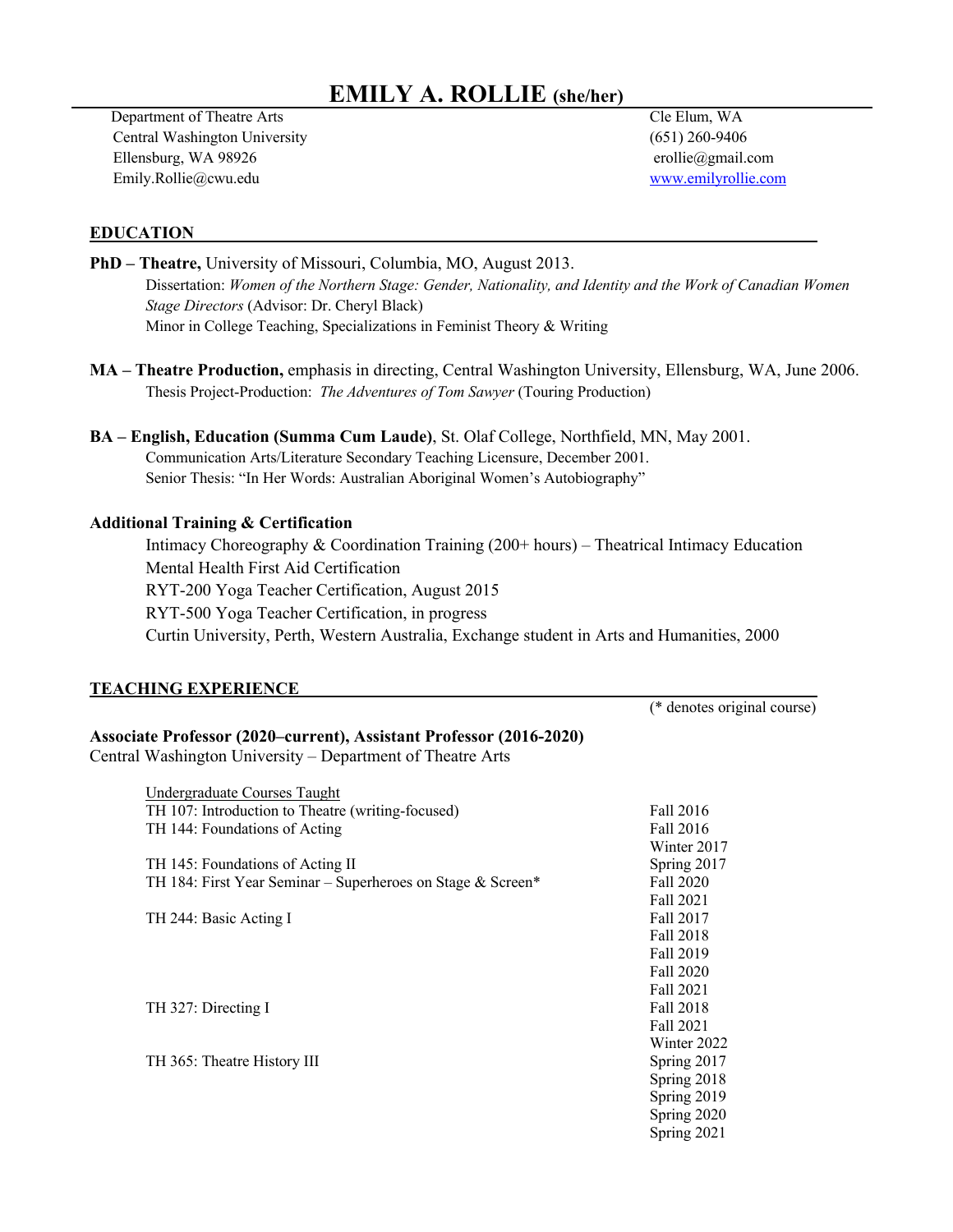## **Dr. Emily A. Rollie (Page 2)**

| TH 377: Staging Genders & Sexualities<br>TH 402: Performance Application (directing $- In the Next Room$ )<br>TH 402: Performance Application (directing $-$ The Wolves)<br>TH 402: Performance Application (directing – Eurydice)<br>TH 423: Theatre Pedagogy<br>TH 429: Directing II | Spring 2022<br>Winter 2018<br>Winter 2019<br>Spring 2022<br>Winter 2018<br>Winter 2020<br>Fall 2021<br>Summer 2019<br>Summer 2020<br>Spring 2021<br>Winter 2020<br>Winter 2021<br>Winter 2022 |
|----------------------------------------------------------------------------------------------------------------------------------------------------------------------------------------------------------------------------------------------------------------------------------------|-----------------------------------------------------------------------------------------------------------------------------------------------------------------------------------------------|
| TH 495: Senior Research Project                                                                                                                                                                                                                                                        | Winter 2017<br>Winter 2018<br>Winter 2019<br>Winter 2020<br>Winter 2021<br>Winter 2022                                                                                                        |
| WGSS 351: Feminist Theory                                                                                                                                                                                                                                                              | Winter 2021<br>Winter 2022                                                                                                                                                                    |
| <b>Graduate Courses Taught</b>                                                                                                                                                                                                                                                         |                                                                                                                                                                                               |
| TH 501: Introduction to Graduate Studies                                                                                                                                                                                                                                               | Fall 2017<br>Fall 2018                                                                                                                                                                        |
| TH 501: Introduction to Graduate Studies (online)                                                                                                                                                                                                                                      | Fall 2019<br>Summer 2019<br>Summer 2020                                                                                                                                                       |
| TH 502: Introduction to the Creative Project (online)                                                                                                                                                                                                                                  | Summer 2021<br>Fall 2018<br>Fall 2019<br>Summer 2020                                                                                                                                          |
| TH 505: Introduction to Graduate Research                                                                                                                                                                                                                                              | Summer 2021<br>Fall 2017<br>Fall 2018<br>Fall 2019                                                                                                                                            |
| TH 510: Theatre Literature, Criticism, Theory I (in-person, online)                                                                                                                                                                                                                    | Winter 2017<br>Summer 2018<br>Winter 2019<br>Winter 2021<br>Summer 2021                                                                                                                       |
| TH 512: Studies in Gender Issues                                                                                                                                                                                                                                                       | Winter 2018                                                                                                                                                                                   |
| TH 523: Introduction to Theatre Pedagogy                                                                                                                                                                                                                                               | Winter 2019<br>Summer 2016                                                                                                                                                                    |
| TH 525: Theatre History-Ancients to Renaissance<br>TH 527: Theatre History-Modern to Contemporary<br>TH 587: Theatre Pedagogy                                                                                                                                                          | Summer 2019<br>Fall 2017<br>Spring 2020<br>Fall 2016<br>Fall 2017<br><b>Fall 2018</b><br>Fall 2019                                                                                            |
| TH 596: Independent Study - Directing & New Play Development<br>TH 596: Independent Study - Solo Performance, On Page & Stage<br>TH 596: Independent Study - Dramatic Literature Colloquium                                                                                            | Fall 2020<br>Fall 2017<br>Spring 2017<br>Spring 2017                                                                                                                                          |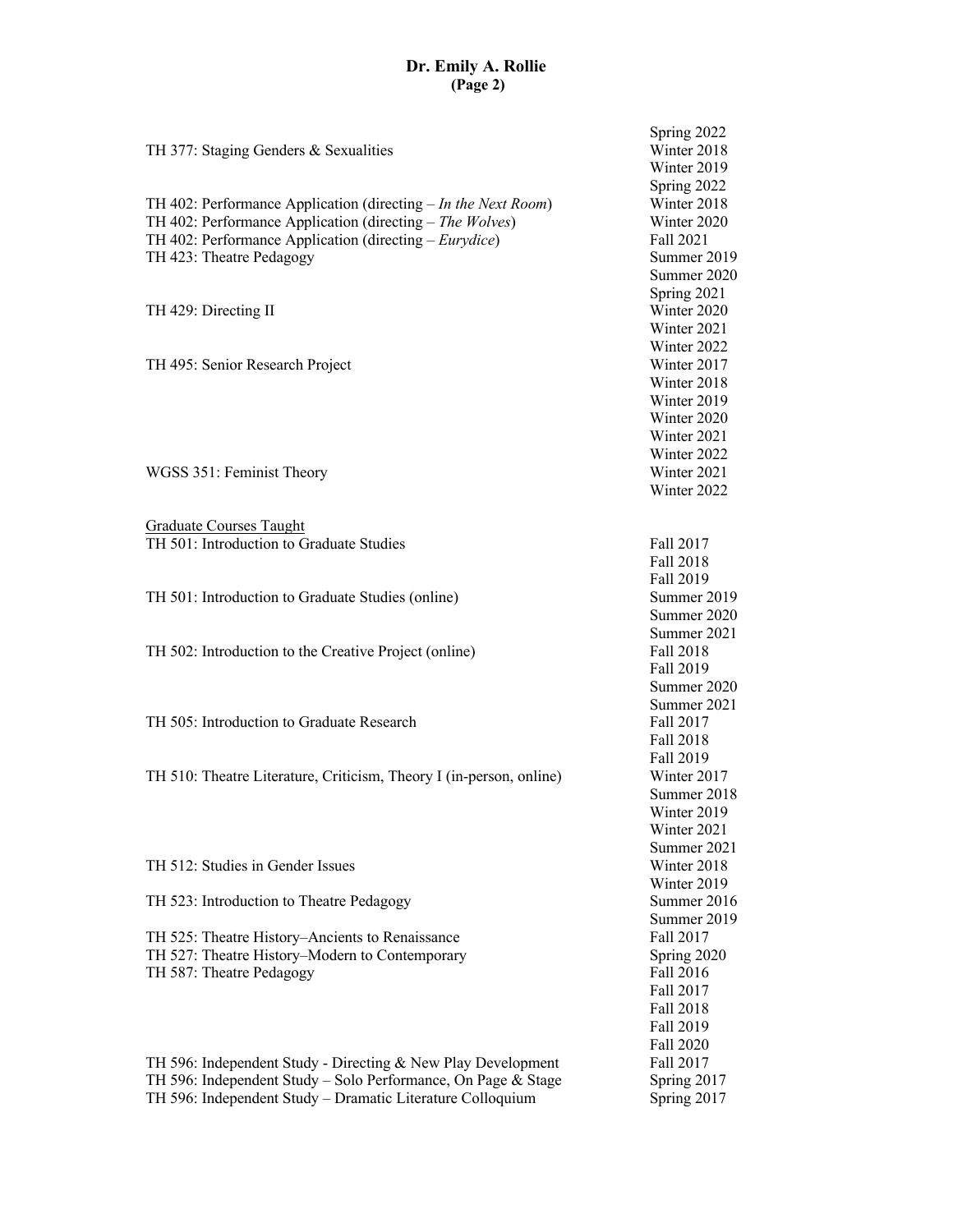TH 700: Thesis Supervision Spring 2017 Spring 2018 Winter 2019 Spring 2019 Summer 2019 Fall 2019 Winter 2020 Spring 2020 Fall 2020 Winter 2021 Spring 2021 Summer 2021 Fall 2021 Yoga for Artists/Wellness Wednesday Winter 2017–current **Assistant Professor** Monmouth College – Department of Theatre 2013–2016 Courses Taught TH 175G: Beginning Acting (8 week course) Fall 2013 TH 176: Principles of Acting (8 week course) Fall 2013 TH 176: Principles of Acting (8 week course) Fall 2014 Fall 2015 TH 271: Children's Theatre/Creative Dramatics Fall 2013 Fall 2015 TH 275: Dramatic Literature and Script Analysis Fall 2013 TH 278: Theatre Collaboration (supervise student director/creative team) Spring 2016 TH 297: Theatre Topics – Playwriting and Dramaturgy\* Fall 2014 TH 370: Voice and Movement and Modern Styles of Acting Spring 2015 TH 371: Period Styles of Acting Spring 2014 Spring 2016 TH 372: Career Management & Professional Portfolio Spring 2016 TH 377: Principles of Directing Fall 2014 WOST 201: Introduction to Women's Studies Spring 2015 INTG 101: Introduction to Liberal Arts (writing-focused) Fall 2015 **Instructor** University of Missouri – Columbia 2008–2013 Courses Taught TH 1400: Acting for Non-Majors Spring 2009 Summer 2009 Spring 2010 Summer 2010 Spring 2011 Spring 2012 TH 2200: Introduction to Performance Studies Spring 2010 TH 2710: Theatre History Fall 2011 TH 4930: Adaptation of Lit – Solo Autobiographical Performance\* Spring 2013 COMM 1200: Public Speaking Fall 2012 **Co-Instructor** University of Missouri – Columbia Courses Taught TH 1100: Theatre in Society Spring 2013 TH 3600: Theatrical Directing (re-designed course\*) Spring 2012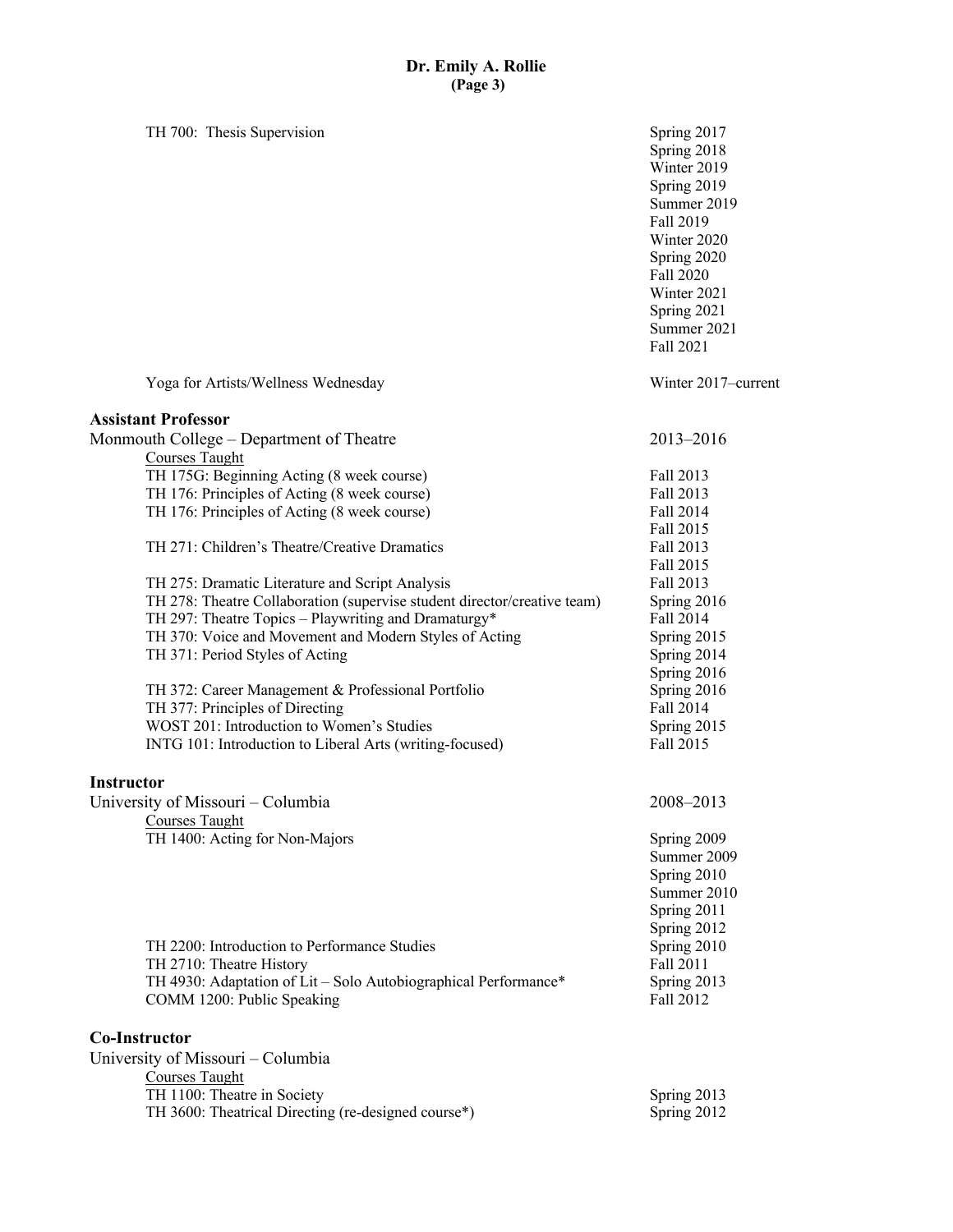#### **Writing Intensive Tutor** 2012–2013

University of Missouri – Columbia

#### **Adjunct Instructor/Lecturer**

Central Washington University Course Taught TH 511: Analysis & Criticism (graduate level) Summer 2011

#### **Guest Lecturer**

University of Missouri – Columbia 2010-2013 TH 3770: Theatre Experience – "Purposefully Nomadic & Purposefully Alternative: Running a Small, Independent Theatre Company" (March 2013) TH 2510: Intro to Theatre Design – "Director-Designer Collaboration" (September 2012) TH 3750: New American Theatre – "Cultivating New Plays by Women" (March 2012) PEA ST 3005: The Art of War & Peace – "Theatre and/on/of War" (January 2012) TH 3770: Theatre Experience – "Working on the Inside: The Artistic Director" (January 2012) Larry Clark Actors' Workshop – "Stage Combat Basics" (April 2011) TH 3770: Theatre Experience – "The Director's Role" (March 2010, 2011) Rockbridge High School Drama Class – "Shakespeare Styles" (October 2011)

#### **Teaching Artist, Director, & Script Writer** 2009–2012

TRYPS (Theatre Reaching Young People in Schools)

Productions *Cinderella* – K-2 Abridged Production Spring Break Camp – *Aladdin* Review Spring Break Camp – *Scooby Doo* Review Spring Break Camp – *Harry Potter* Review Spring Break Camp – *Return to Hogwarts* Review Summer Camp – *Camp Rock* Review Summer Camp – *High School Musical* Review Summer Camp – *iCarly* Review Summer Camp – *Phineas & Ferb* Review Summer Camp – *Chronicles of Narnia* Review

| Instructor, KinderCapers (grades K-1) & Tell Me a Story (grades 3-5)<br>Broadway Center Conservatory - Tacoma, WA | 2007–2008              |
|-------------------------------------------------------------------------------------------------------------------|------------------------|
| Instructor/Director, Performance Workshop (ages 5-9) & Adult Acting*<br>Paradise Theatre – Gig Harbor, WA         | 2007–2008              |
| <b>Instructor, Acting for Non-Actors*</b><br>Tacoma Community College Personal Enrichment Programs                | Fall 2007<br>Fall 2008 |
| Instructor, Young at Art - Integrated Art/Drama for Youth*<br>Tacoma Art Museum                                   | Spring 2007            |
| <b>Instructor, KinderCapers* &amp; Preschool Parade*</b><br>Tacoma Actors Guild                                   | Fall 2006<br>Fall 2007 |
| <b>Instructor</b><br>Central Washington University – Department of Theatre Arts<br>Courses Taught                 | 2004–2006              |
| TH 101: Appreciation of Theatre and Film                                                                          | Spring 2005            |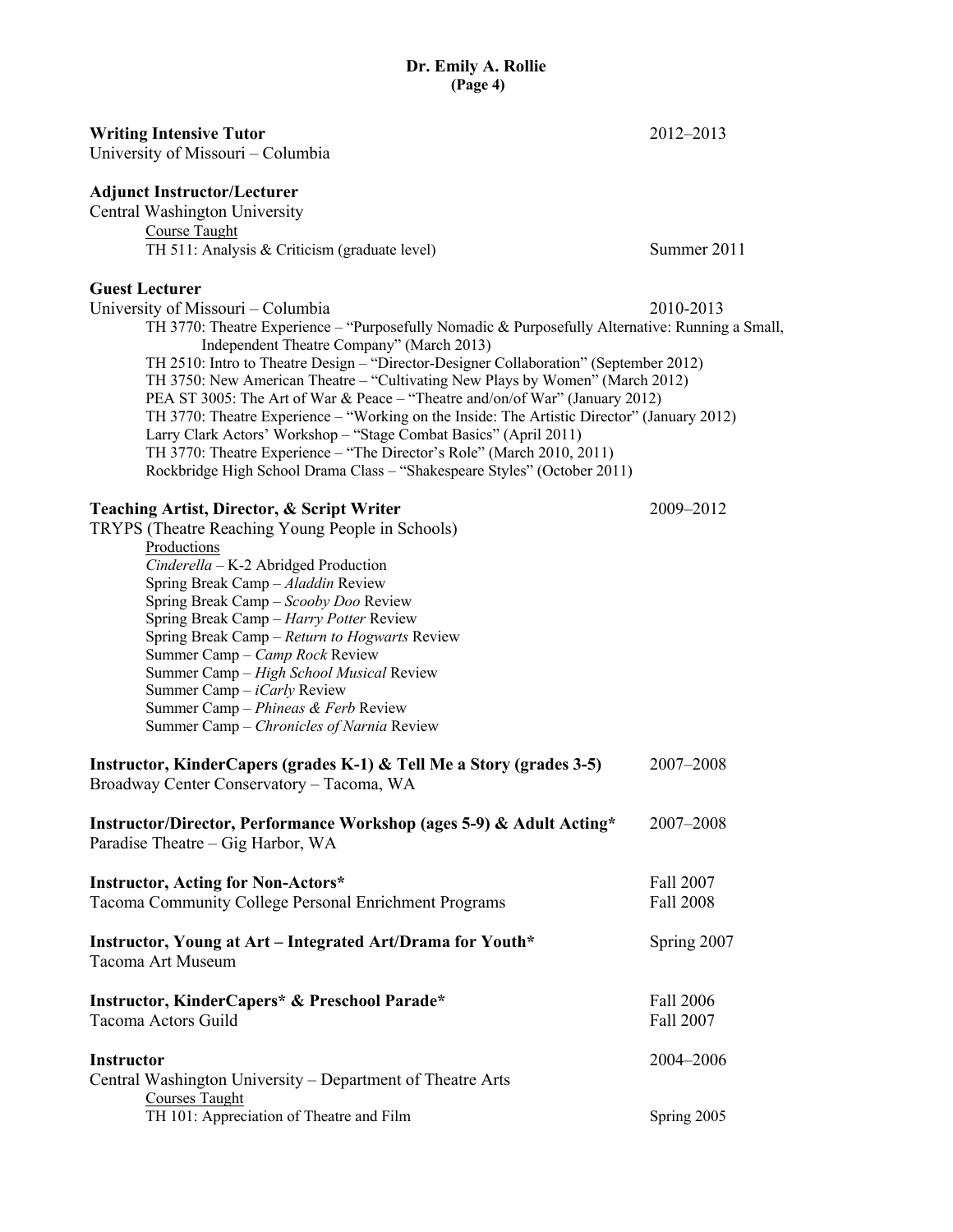|                                                                | Fall 2005           |
|----------------------------------------------------------------|---------------------|
| TH 107: Introduction to Theatre                                | Fall 2004           |
|                                                                | Winter 2005         |
|                                                                | Spring 2005         |
|                                                                | Fall 2005           |
|                                                                | Winter 2006         |
|                                                                | Spring 2006         |
| <b>Guest Lecturer</b>                                          | 2004–2006           |
| Central Washington University - Department of Theatre Arts     |                     |
| Courses/Lessons Taught                                         |                     |
| Intermediate Acting – Basic Meisner Acting Technique           |                     |
| Graduate Analysis and Criticism - Peter Pan and Gender Studies |                     |
| Children's Theatre – Basic Directing Techniques                |                     |
| Stage Combat – Interim Instructor                              |                     |
| Theories of Play Production – Script Analysis                  |                     |
| Secondary Classroom Teacher, English & Drama                   | Jan. 2002–Aug. 2003 |
| Jordan Public Schools                                          |                     |
| Courses Taught                                                 |                     |

Basic English

### **PROFESSIONAL THEATRE EXPERIENCE**

Composition and Grammar

Theatre & Drama I American Literature Mass Media & Film World Literature<br>Speech Basic English

| <b>Associate Faculty</b><br>Theatrical Intimacy Education                                                  | Summer 2019–current                  |
|------------------------------------------------------------------------------------------------------------|--------------------------------------|
| <b>Freelance Intimacy Choreographer &amp; Consultant</b><br>Purdue University Theatre – West Lafayette, IN | Fall 2019, Winter 2021,<br>Fall 2021 |
| <b>Freelance Theatre Director</b><br>Purdue University Theatre – West Lafayette, IN                        | Fall 2019                            |
| <b>Freelance Theatre Director</b><br>The Rude Mechanicals – Richland, WA                                   | Spring 2019                          |
| <b>Script Reviewer</b><br>Campfire Theatre Festival – Boise, ID                                            | Fall 2018                            |
| <b>Freelance Theatre Director</b><br>Campfire Theatre Festival – Boise, ID                                 | Fall 2017                            |
| <b>Script Reviewer</b><br>Stage Left Theatre – Chicago                                                     | April 2014-2018                      |
| <b>Script Reviewer</b><br>Great Plains Theatre Conference                                                  | September 2011-2016                  |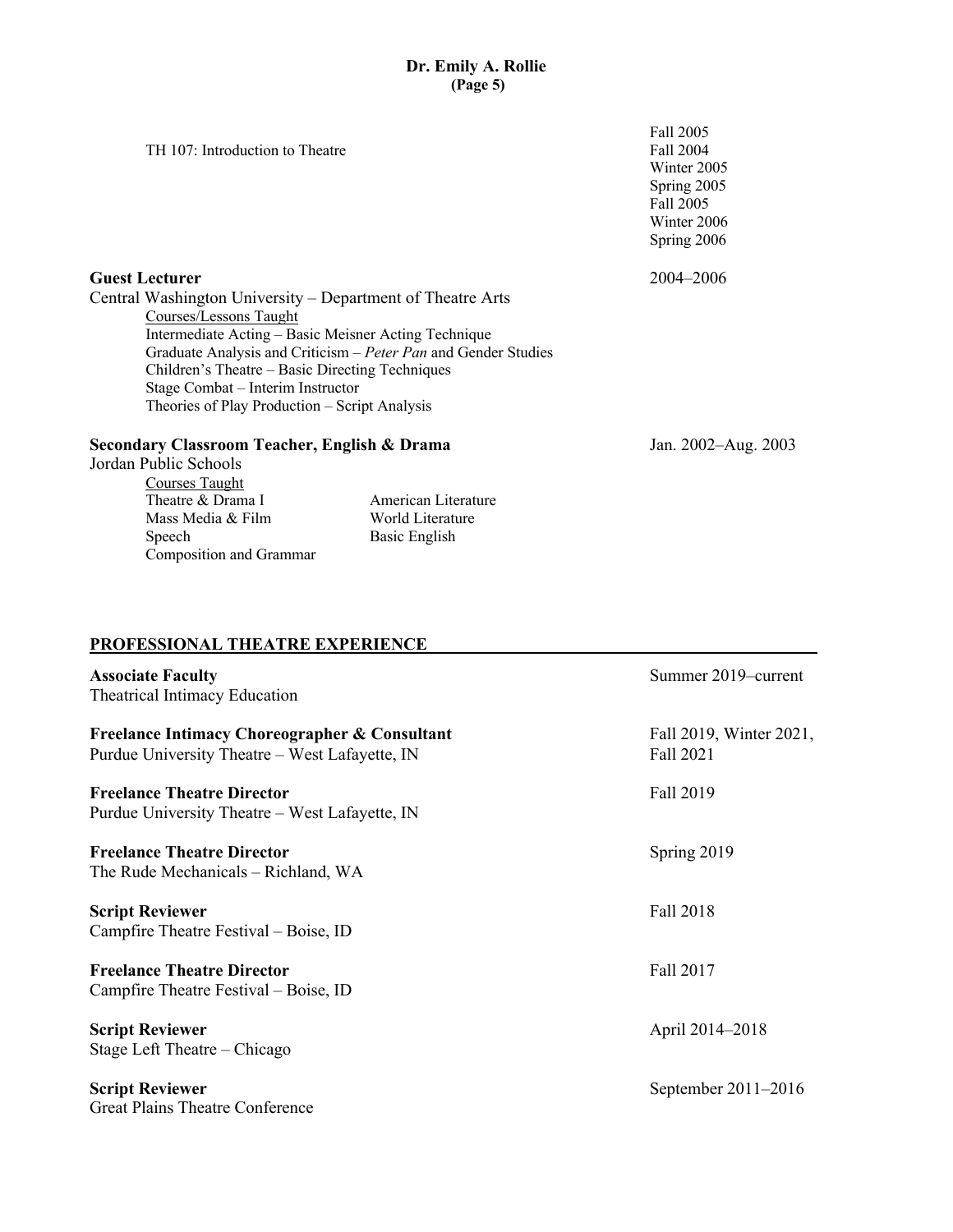# **Dr. Emily A. Rollie (Page 6)**

| <b>Artistic Director</b><br>Monmouth College & Buchanan Center for the Arts Children's Theatre Production                | May 2014-May 2016           |
|--------------------------------------------------------------------------------------------------------------------------|-----------------------------|
| <b>Founding Artistic Director</b><br>Troubling Violence Performance Project - Monmouth                                   | October 2014–May 2016       |
| <b>Artistic Director</b><br>Independent Actors Theatre - Columbia, MO                                                    | September 2010-Feb. 2015    |
| <b>Freelance Theatre Director</b><br>Theatre Reaching Young People in Schools – Columbia, MO                             | June 2014                   |
| <b>Associate Director</b><br>Troubling Violence Performance Project, University of Missouri                              | January 2009–August 2013    |
| <b>Stunt Actor</b><br>MU Senior Fall Detection Technology Study<br>University of Missouri & Tiger Place (Columbia, MO)   | September 2010–August 2013  |
| <b>Assistant Director</b><br>MU Interactive Theatre (Komen Grant Project)                                                | September 2011–May 2012     |
| <b>Assistant Director</b><br>MU Interactive Theatre (NSF & Difficult Dialogues Grant Projects)<br>University of Missouri | September 2009-January 2011 |
| <b>Freelance Director</b><br>Paradise Theatre - Gig Harbor, WA                                                           | December 2006–August 2008   |
| Director/Instructor<br>Tacoma Musical Playhouse                                                                          | August 2008                 |
| Director/Instructor<br>Tacoma Little Theatre                                                                             | <b>July 2008</b>            |
| <b>Lead Director/Instructor</b><br>Broadway Center for the Performing Arts                                               | Summer 2007 & 2008          |
| <b>Guest Director &amp; Substitute Teacher</b><br>Annie Wright School - Tacoma, WA                                       | September 2007-January 2008 |
| <b>Lead Instructor/Director</b><br>Tacoma Actors Guild STAR Camp                                                         | Summer 2006                 |

### **PUBLICATIONS**

### *Critical Essays & Journal Articles*

"Pedagogies of/and Performance-As-Research: Mobilizing PAR in Pedagogical Contexts," Guest Editor Introduction, *PARtake: The Journal of Performance as Research* (January 2021).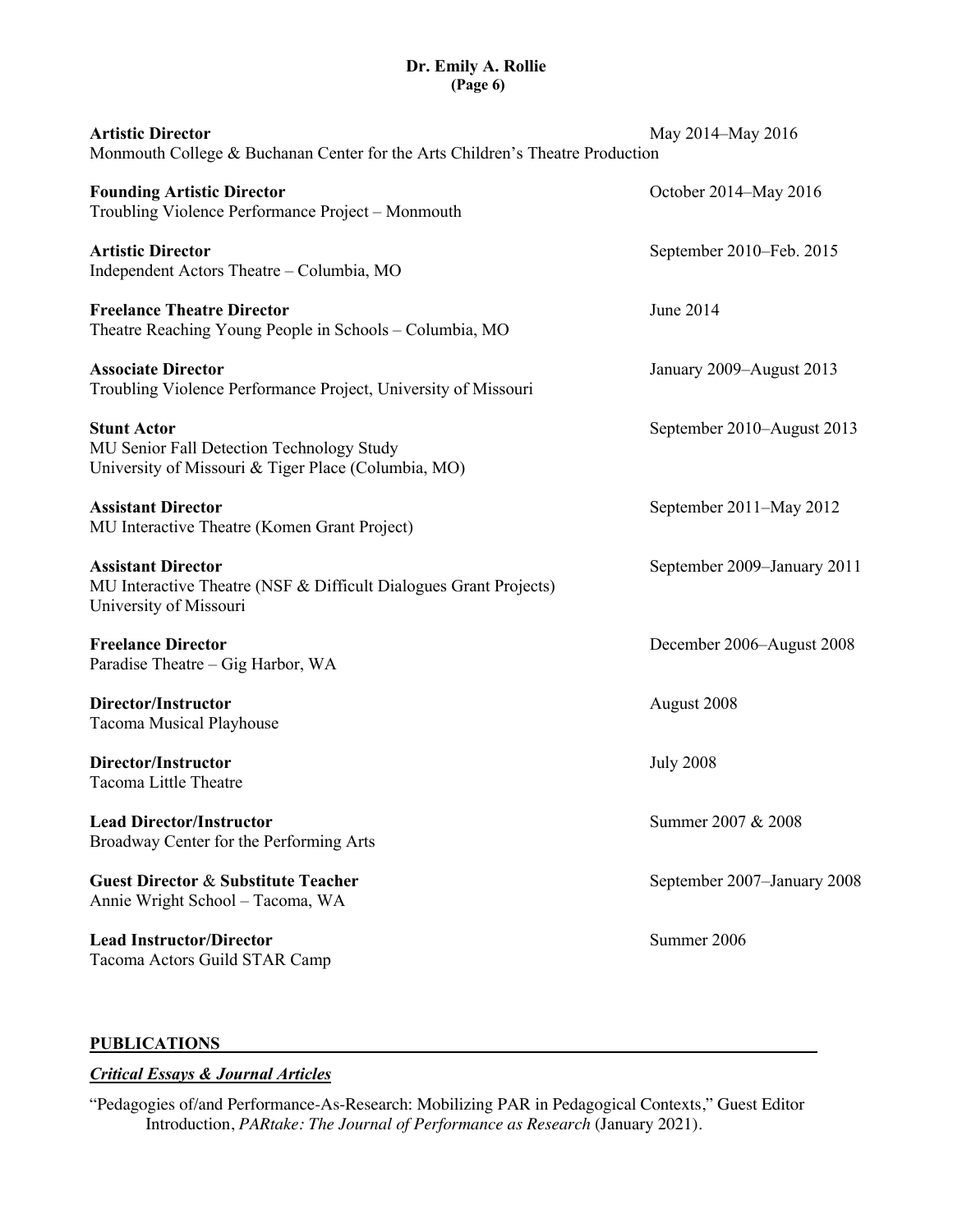- "Directing the Revolution: Notes and Reflections from the ATHE Directing Program and 2018 ATHE Conference," Invited Essay, *SDC Journal – Peer Reviewed Section* (Fall 2018).
- "Teaching the 'Intangibles': Building Pedagogical Bridges Between Business, Entrepreneurship, and Theatre," in *New Directions in Teaching Theatre Arts*, editors Anne Fliotsos and Gail Medford, New York/London: Palgrave (September 2018).
- "Directing the Spectacular: Utilizing the Spectacle of Imagination in *A Year with Frog and Toad* and the SDC/ATHE's Role in Training Young Directors," Forum Essay, *SDC Journal – Peer Reviewed Section* (Fall 2017).
- "Standing on the Shoulders of Giants: Using *International Women Stage Directors* in the Directing Classroom," Forum Essay, *SDC (Stage Directors and Choreographers) Journal – Peer Reviewed Section*, (Summer 2016).
- "'And we are here:' Performance, Reality, and Canadian National Identity in Electric Company Theatre's *Tear the Curtain!*"*, Theatre Annual: A Journal of Theatre and Performance of the Americas*, vol. 68 (2015).
- "Intimate Relation(ship)s: The Development of Director-Performer Relationships in Feminist Solo Performance." In *About Directing*, ed. Anna Migliarsi. New York, Ottawa, Toronto: Legas Publishing (September 2014).

### *Book Reviews*

- "Diversities in Actor Training," Web Resource Review, *Theatre Research in Canada/Recherches Theatrales au Canada* 38.1 (Summer 2017).
- "A Collaborative Director Prepares: Ric Knowles' *Fundamentals of Directing*," *Canadian Theatre Review* vol. 167 (Summer 2016).
- "International Women Stage Directors," Book Review, *Theatre History Studies*, vol. 35 (2016).
- "Performing Gender Violence: Plays by Contemporary American Women Dramatists," Book Review, *Theatre Annual*, vol. 66 (2013).
- *"*Lady Macbeth in America: From the Stage to the White House*,"* Book Review, *Theatre Survey* (September 2012).
- "Queer Theatre in Canada," Book Review, *Theatre Journal* (December 2010).
- "Cross-Gender Shakespeare and English National Identity: Wearing the Codpiece," Book Review, *Theatre Survey* (October 2010).
- "Creating Artful Dialogues: David Diamond's *Theatre for Living*," *Canadian Theatre Review* (Spring 2009).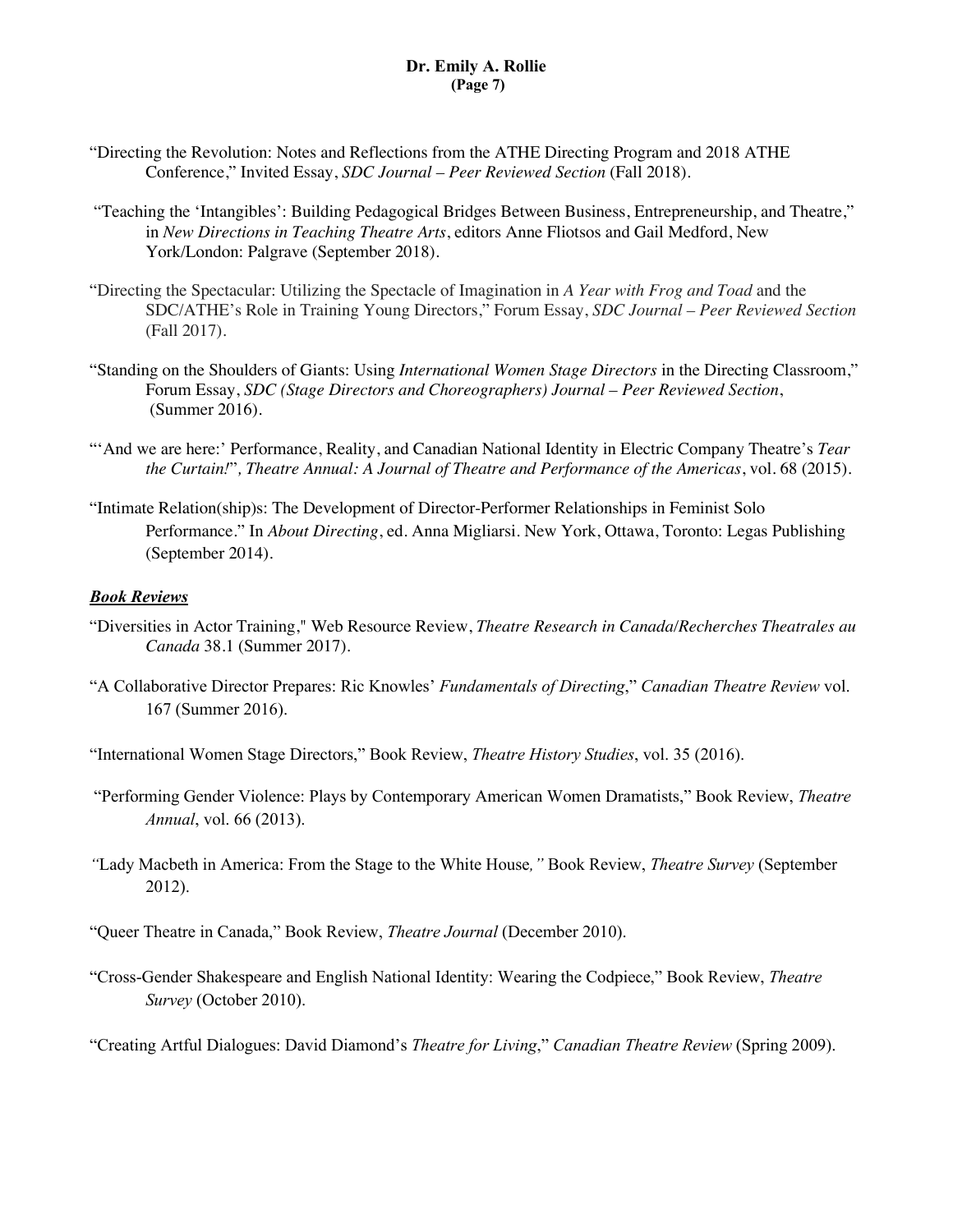## **Dr. Emily A. Rollie (Page 8)**

### *Other Writing & Publications*

"Pre Show/Post Show" feature, *SDC Journal* (Summer 2017, invited column).

"Breathing into It," guest speaker for *Find Your Light: A Podcast for Women+ in Theatre* podcast (August 6, 2019).

"Twelfth Night: The Director's Vision," guest speaker on *The Rude Mechanicals Podcast* (Spring 2019).

"Academiexercising," guest speaker on *Surviving Academia* podcast (November 15, 2018).

### *Projects in Progress & Under Review*

*Milestones in Staging Genders & Sexualities* (book project/edited collection, in progress for publication 2023).

"Relaxed Readiness, Increased Awareness, and Intimacy Protocols – Increasing Actors' Agency and Authenticity in Stanislavsky's System," in *Stanislavsky and Intimacy* (accepted for publication 2022).

"Cuts to the Bone: An Ecofeminist Analysis of Catherine Banks' *Bone Cage*" (accepted for publication 2022).

"Beyond "Yes, and…": Consent in the Theatre Arts Curriculum, On-stage and Off," co-written with Dr. Natashia Lindsey, in *Consent: Histories, Representations, and Frameworks for the Future* (accepted for publication 2022).

- "Changing the Character of Director-Actor Collaboration: Teaching Consent and Intimacy Practices in the Introductory Directing Classroom" (journal article, in progress – spring 2022).
- *Women of the Northern Stage: Contemporary Canadian Women Stage Directors* (book project proposal, in progress).
- *Creating Space: Mindfulness, Meditation, and Yoga Techniques in Theatre Arts* (book project/edited collection proposal, in development).

### **INVITED LECTURES/PRESENTATIONS**

- "Training Everyone in the Room: Consent, Boundaries, & Intimacy Protocols for Designers & Technicians" Presented at Saskatchewan Design Festival: May 2022
- "Relaxed Readiness, Increased Awareness, and Intimacy Protocols Increasing Actors' Agency and Authenticity in Stanislavsky's System" Presented at S Word: Stanislavsky & Intimacy International Webinar: May 2021.
- "Consent-Based Practices for Directors" Presented at SUNY – Plattsburgh, Directing I: March 2021.

"Yoga, Meditation, and Mindfulness for Creativity" Presented at Central Washington University, ENG 265: Introduction to Creative Writing as Mindfulness, Health, and Wellbeing: January 2020.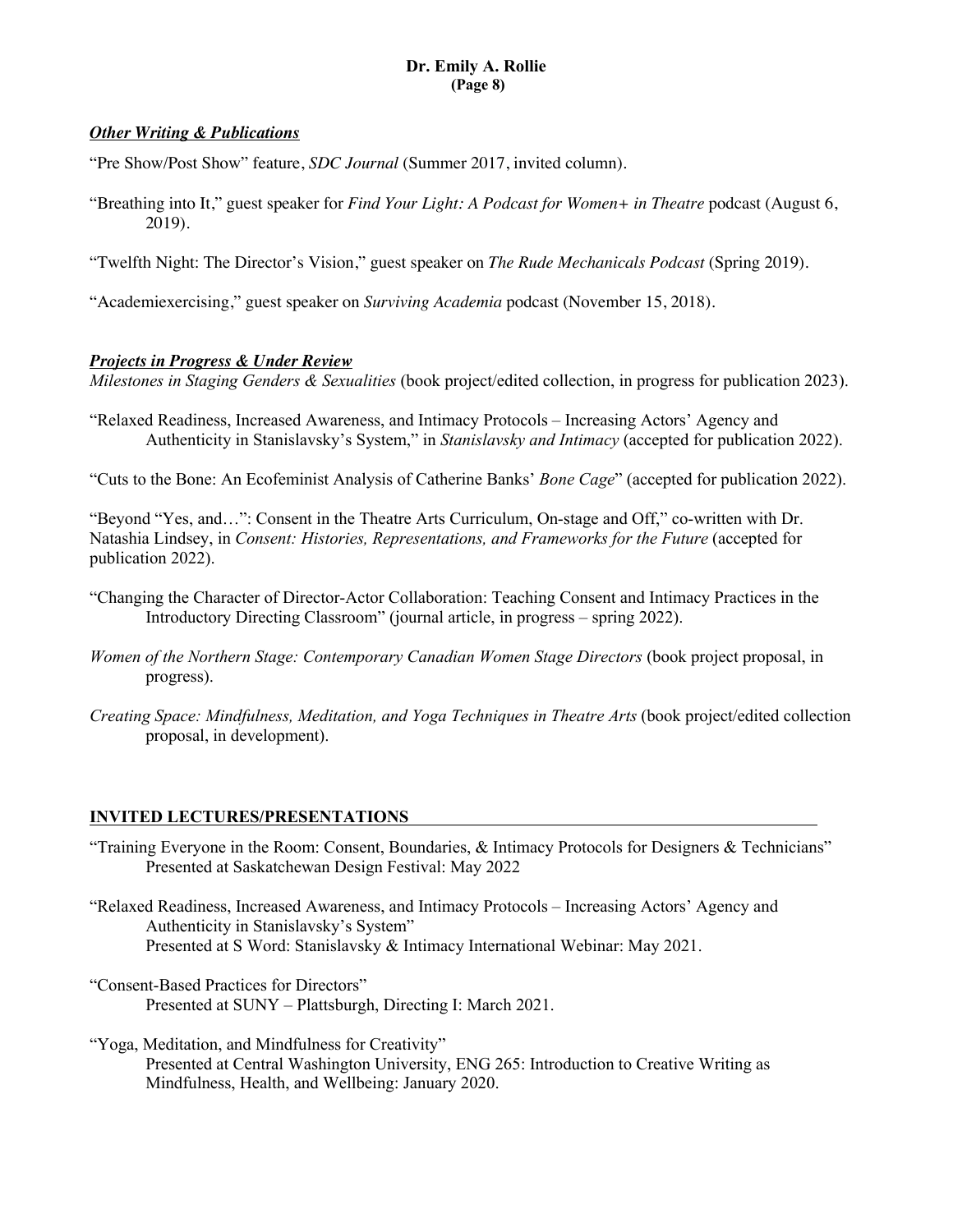## **Dr. Emily A. Rollie (Page 9)**

- "Intimacy, Consent, and Boundaries in Rehearsal: Best Practices" Presented at Central Washington University, Short Works Festival Ensemble: January 2020.
- "Best Practices in Intimacy Choreography for Directors" Presented at Central Washington University, TH 329: Directing I: October 2019.
- "Augusto Boal and Theatre of the Oppressed" Presented at Central Washington University, TH 380: Studies in Drama - Theatre for Social Change: May 2019.
- "Theatre for Social Change and Brave Spaces for Dialogue: Diversity Training" (two sessions) Presented at Central Washington University, Admissions and Financial Services Staff: December 2018 & January 2019.
- "Making Acting & Improvisation Your 'Business': A Workshop for Entrepreneurship Students" Presented at University of Missouri, MU Entrepreneurship Alliance (Columbia, MO): February 2013, October 2013, March 2014, September 2014, February 2015, October 2015, November 2016, February 2017, September 2017, February 2018, & October 2018.
- "Troubling Violence Performance Project" Presented via Skype at SUNY – Plattsburgh, THE110 Gateway Course: October 2014, October 2016, October 2017.
- "Best Practices in Qualitative Research for Theatre for Social Change" Presented via Skype at University of Wisconsin – Oshkosh, University Studies Program – Theatre for Social Change Course: October 2014, March 2015, October 2016, & March 2017.
- "Gender Parity on Canadian Stages" Presented at University of Missouri – Columbia, Canada Days @ MU: March 2017
- "Women of the Windy City: Investigating Gender Parity in Chicago Theatre" Presented at AAUW (American Association of University Women) – Monmouth Branch (Monmouth, IL): September 2015.
- "Women of the Northern Stage: Canadian Women Stage Directors" Presented at SUNY – Plattsburgh, Canadian Studies Speaker Series (Plattsburgh, NY): February 2015.
- "Canadian Women Playwrights"
	- Presented at University of Missouri, Graduate Seminar on Feminist Dramatic Traditions: October 2013.

### **CONFERENCE PRESENTATIONS (PEER-REVIEWED)**

- "Training Everyone in the Room: Making a Case for Training Designer-Technicians in Consent & Intimacy Protocols," Mid-America Theatre Conference, March 2022.
- "Reframing the Conversation: Consent-Based Practices for Young Directors in the Zoom-o-sphere and Beyond," Association for Theatre in Higher Education (online), August 2021.
- "Inhabiting the Hyphen: Reciprocal Research and Publication for Artist-Scholars," Association for Theatre in Higher Education (online), August 2020.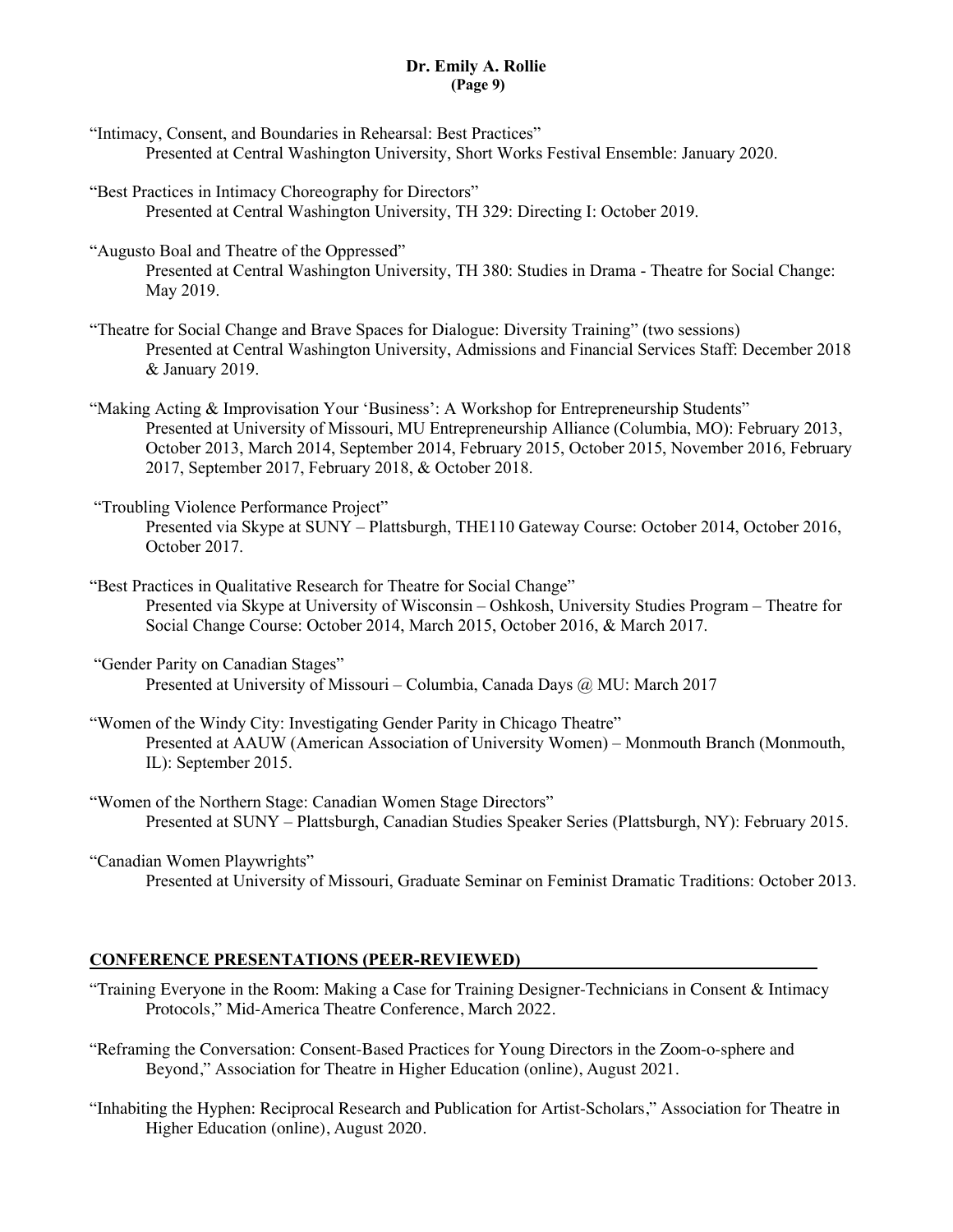## **Dr. Emily A. Rollie (Page 10)**

- "Directing and Developing New Works in the Academy: Interdisciplinary Curricular Collaboration," Association for Theatre in Higher Education (online), August 2020.
- "Changing the Character of Director-Actor Collaboration: Teaching Consent and Intimacy Practices in the Introductory Directing Classroom," Mid-America Theatre Conference (Chicago, IL), March 2020.
- "Cultivating Collaborative Communication: A Feminist Director Attempts to Change the Conversation," Association for Theatre in Higher Education (Orlando, FL), August 2019.
- "Seeing the Past Through Contemporary Women's Eyes, or 'People really thought THAT?!': Staging Sarah Ruhl's *In the Next Room* with Contemporary Feminist Students," Association for Theatre in Higher Education (Orlando, FL), August 2019.
- "Getting Intimate with Intimacy: Re-inventing the Director's Role & Consent, Intimacy, and Staging Practices," Mid-America Theatre Conference – Practice/Production Symposium (Cleveland, OH), March 2019.
- "Time to Breathe: Meditation and Yoga for Artists and Academics" (2 sessions), Mid-America Theatre Conference – Practice/Production Symposium (Cleveland, OH), March 2019.
- "Take Time to Breathe: Yoga & Mindfulness for Theatre Artists A Discussion & Practice," Statera Foundation Conference (Milwaukee, WI), October 2018.
- "Bringing the True North to the Great White Way: The Impacts, Economics, and Aesthetics of Toronto-based Soulpepper Theatre's 'Soulpepper on 42<sup>nd</sup> Street' Season," Association for Theatre in Higher Education (Boston, MA), August 2018.
- "Guiding the Ghostlight Lab Series: A Case Study in Initiating & Sustaining Conversations about Diversity via University Theatre Programs," A Roundtable on Theatre and Performance vs the 'Crisis in the Humanities': Creative Pedagogies, Neoliberal Realities, Canadian Association for Theatre Research (Kingston, Ontario), May 2018.
- "Enjoying & Exploring the Intersections: A Report from an Artist-Scholar in Academia," Canadian Association for Theatre Research (Kingston, Ontario), May 2018.
- "Thrilling, Terrifying, and Totally New Territory: Diversity, Devising, and the Director's Role," Mid-America Theatre Conference – Practice/Production Symposium (Milwaukee, WI), 2018.
- "Wellness Wednesdays: Yoga & Mindfulness for Theatre Artists," Mid-America Theatre Conference Pedagogy Symposium (Milwaukee, WI), 2018.
- "Yoga for Artists," Kennedy Center American College Theatre Festival Region VII (Spokane, WA), 2018.
- "The Spectacle of Imagination: Exploring Contemporary Trends in Creative Staging and Directing via *A Year with Frog and Toad*," Association for Theatre in Higher Education (Las Vegas, NV), 2017.
- "'I see you what you are' but 'I am not what I am': Staging Spectacle, Grappling with Gender, and Conceptualizing the Classics via Shakespeare's *Twelfth Night*," Association for Theatre in Higher Education (Las Vegas, NV), 2017.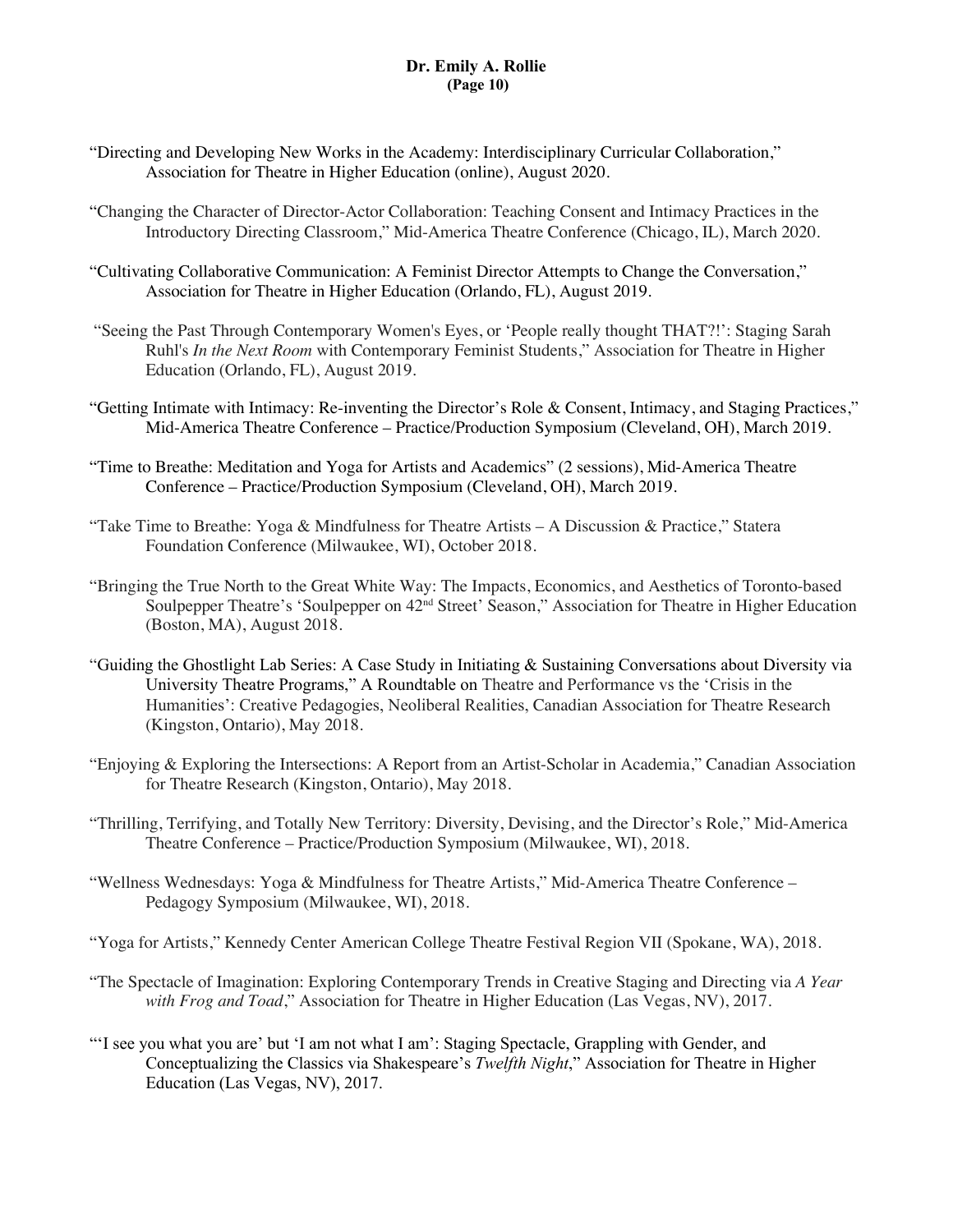## **Dr. Emily A. Rollie (Page 11)**

- "'What a mad wench thou art': Grappling with the Problems of Adapting and Staging Aphra Behn's *The Rover* for a Contemporary Audience," Mid-America Theatre Conference – Practice/Production Symposium (Houston, TX), 2017.
- "How do you solve a (Canadian) problem like *Rita Joe*?: An Exploration of Ryga's *The Ecstasy of Rita Joe* and North American Indigenous Performance," Mid-America Theatre Conference – Theatre History Symposium (Houston, TX), 2017.
- "Wonder Women of the Stage: Researching Gender, Power, and Identity in the Work of Women Theatre Directors" (with student co-presenters), Statera Foundation National Conference (Denver, CO), 2016.
- "A Contemporary Cino The Work of Collaboration, New Play Development, Feminist Theatre, and Pedagogy in Practice," Association for Theatre in Higher Education (Chicago, IL), 2016.
- "Stanislavski and Savasana: Exploring the Intersections Between Yoga and Actor Training," Association for Theatre in Higher Education (Chicago, IL), 2016.
- "Bridging the Gap between Past and Performance, Canada and America," Energizing the Past Through Performance Working Session, Canadian Association for Theatre Research (Calgary, AL), 2016.
- "Making it Fit: Enhancing (or Manipulating) the Relationship between Research and Academic Production Work," Energizing Communities: Harnessing the Power of Campus Performance Working Session, Canadian Association for Theatre Research (Calgary, AL), 2016.
- "More Than Meets the Eye: Making a Case for Theatre for Young Audiences," Mid-America Theatre Conference – Practice/Production Symposium (Minneapolis, MN), 2016.
- "But Don't We Need a Boathouse?: Remembering and Re-imaging *Talley's Folly* through Site-Suggestive Performance," Association for Theatre in Higher Education (Montreal, QC), 2015.
- "Canadian Feminism and Performance A Roundtable" (Moderator), Women and Theatre Pre-conference, Association for Theatre in Higher Education (Montreal, QC), 2015.
- "Capitalizing on Creativity: Creative Co-evolution and Gender Dynamics in Director/Playwright Collaboration," Canadian Association for Theatre Research (Ottawa, ON), 2015.
- "Inspiring Directorial Innovation and Research: Jillian Keiley's Kalideography," Mid-America Theatre Conference – Practice/Production Symposium (Kansas City, MO), 2015.
- "I Have a (Devised) Dream: Devising as a Tool Inspire New Looks at Old Texts," Mid-America Theatre Conference – Pedagogy Symposium (Kansas City, MO), 2015.
- "Women of the Northern Stage: Canadian Women Directors in Rehearsal," Association for Theatre in Higher Education (Scottsdale, AZ), 2014.
- "Artistic Literacy Theatre as a Liberal Art" (Roundtable presentation), Association for Theatre in Higher Education (Scottsdale, AZ), 2014.
- "Works that blur the borders: Nina Lee Aquino's Directorial Approach *& carried away on the crest of a wave*," Canadian Association for Theatre Research (St. Catherines, ON), 2014.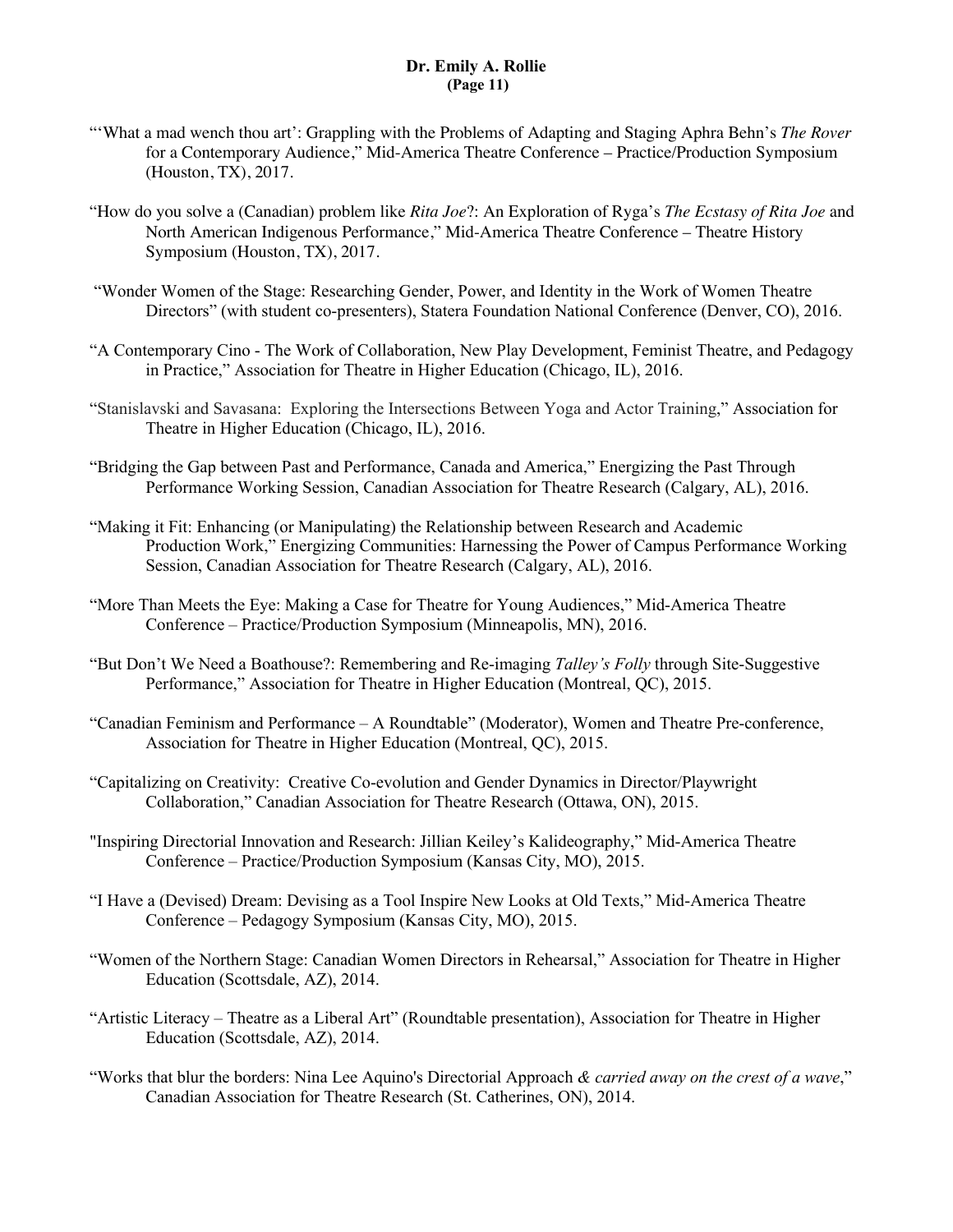## **Dr. Emily A. Rollie (Page 12)**

- "Blogging in/and Performance: Breaking Boundaries and Blurring Borders," session co-coordinator with Michelle MacArthur, Canadian Association for Theatre Research (St. Catherines, ON), 2014.
- "*Sometimes I Sing*: A Performance and Critical Reflection on Re-Visioning Susan Glaspell's *Trifles*," copresentation with Milbre Burch, Mid-America Theatre Conference – Practice/Production Symposium (Cleveland, OH), 2014.
- "Incorporating Canadian Women's Drama into the American Drama Curriculum," Women and Theatre Program Pre-Conference, Association for Theatre in Higher Education Conference (Orlando, FL), 2013.
- "Playing and Performing Theory in the Graduate Classroom," Association for Theatre in Higher Education Conference (Orlando, FL), 2013.
- "Intimate Relation(ships): The Development of the Director-Performer Relationship in Feminist, Solo Autobiographical Productions," International Performing Arts Summit: On Directing (Toronto, ON), 2013.
- "(Invisible) Border Crossings, or "Wait, this play is from *Canada*?": Teaching Canadian Drama in America," Canadian Association for Theatre Research (Victoria, BC), 2013.
- "Something truly original": Exploring the Edges of Performance and Reality in Kim Collier's *Tear the Curtain!*," Canadian Association for Theatre Research (Victoria, BC), 2013.
- "Re-imagining Greek Myth on the Canadian (Feminist) Stage: Toronto's Nightwood Theatre's Production of *The Peneolopiad*," Mid-America Theatre Conference – Practice/Production Symposium (St. Louis, MO), 2013.
- "Cuts to the Bone: An Ecofeminist Analysis of Bodies and the Land in Catherine Banks' *Bone Cage*," Association for Theatre in Higher Education Conference (Washington, DC), 2012.
- "Directing Divas?: Directing Women Solo Performers on Issues of Gender and the Body," Association for Theatre in Higher Education Conference (Washington, DC), 2012.
- "Troubling Gender, Troubling Shakespeare: Gender-bending, Blending, and Crossing in All-Female Productions of Shakespeare in Canada," Canadian Association for Theatre Research Conference (Waterloo, Ontario), 2012.
- "Adding it Up: Interdisciplinary Collaborative Work & David Auburn's *Proof*," Mid-America Theatre Conference – Practice/Production Symposium (Chicago, IL), 2012.
- "Canadian Shakespeare on the American Small Screen: 'Slings and Arrows' in Canadian and American Popular Culture," Association for Canadian Studies in the United States Conference (Ottawa, Ontario), 2011.
- "*In the Heart of America*, In the Heart of the World: Naomi Wallace's Feminist Transnational Critique of Contemporary War," Women and Theatre Program Pre-Conference, Association for Theatre in Higher Education (Chicago, IL), 2011.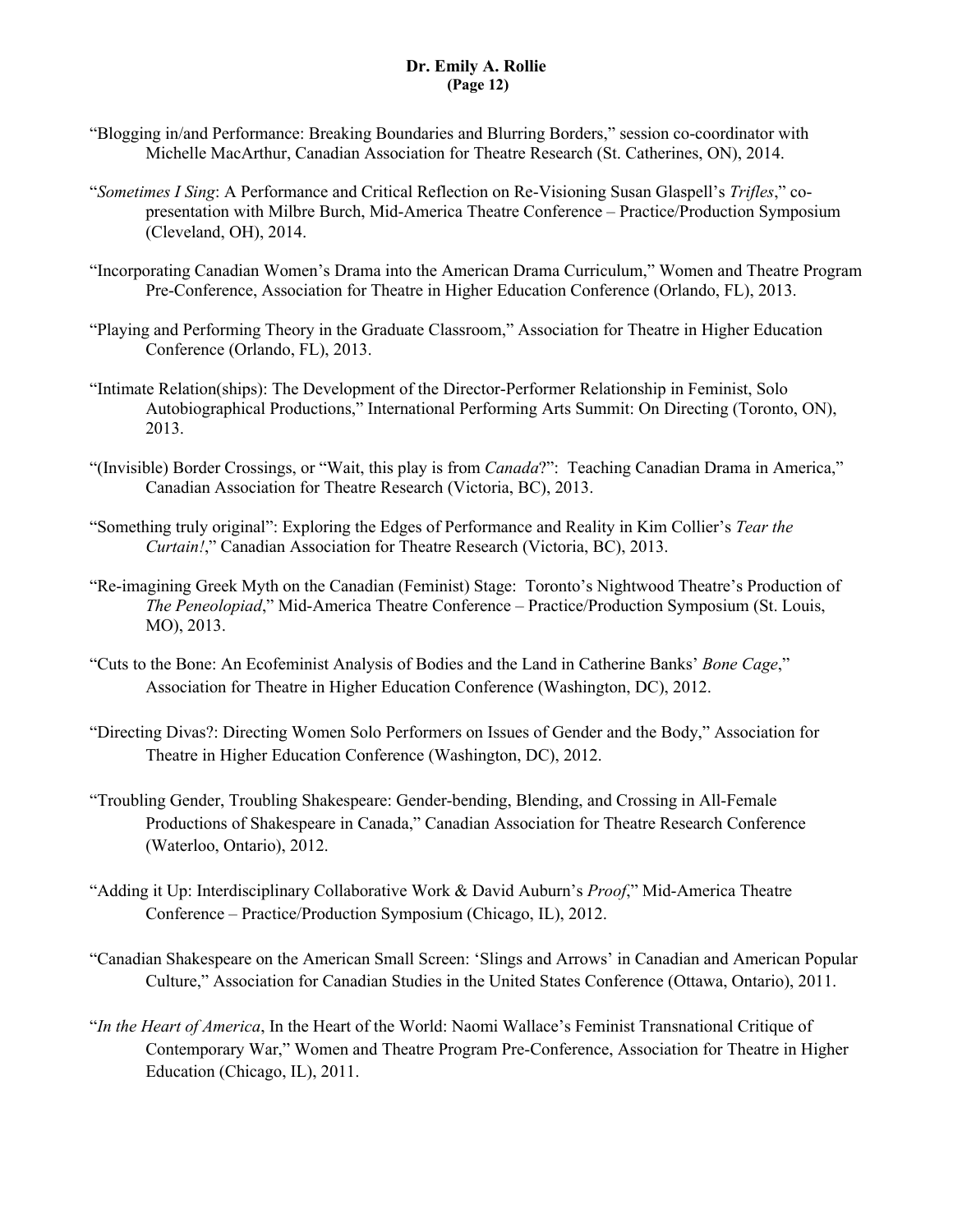# **Dr. Emily A. Rollie (Page 13)**

- "Looking for Answers: Encountering and Countering the Remains of Evil in Deborah Zoe Laufer's *End Days*," Association for Theatre in Higher Education (Chicago, IL), 2011.
- "Haunting the Northern Sky: Elements of Haunting, the Gothic, and Canadian National Identity in Connie Gault's *Sky*," Canadian Association for Theatre Research (Fredericton, New Brunswick), 2011.
- "A Casket Case, or Creating Company through Collaboration: A Playwright and Director's Perspective on New Play Collaboration," co-paper with Dr. Matt Fotis, Mid-America Theatre Conference – Practice/Production Symposium (Minneapolis, MN), 2011.
- "Keeping Company: Establishing and Transitioning the Artistic Identity of a Growing Theatre Company," copaper with Dr. Shawna Mefferd Carroll, Mid-America Theatre Conference – Practice/Production Symposium (Minneapolis, MN), 2011.
- "Branching Out Through Performance: Using Theatre to Address Teen Relationship Violence in Religious Communities," National Communication Association (San Francisco, CA), 2010.
- "Critiquing the 'Curious Beast': Mainstream Media Response to Interactive, Forum Theatre Productions in Vancouver, BC," Canadian Association for Theatre Research (Montreal, Quebec), 2010.
- "Group Performance: The Troubling Violence Performance Project Troupe," Central States Communication Association (Cincinnati, OH), 2010.
- "Troubling Violence Performance Project: Addressing Issues of Relationship Violence Through Theatre and Performance," National Communication Association (Chicago, IL), 2009.
- "Sounding the Shofar: Homophobic Hegemony and Resistance in Naomi Wallace's *In the Heart of America*," co-paper with Dr. Cheryl Black, Association for Theatre in Higher Education (New York, NY), 2009.
- "Analogy and Metaphor: Using Image Theatre to Teach Creativity across Disciplines," co-presentation with Dr. Suzanne Burgoyne, Adrienne Adderly, & Cece McFarland, Creativity: A National Symposium, Wake Forest University (Winston-Salem, NC), 2009.
- "Window to the Soul: Performing and Re-Creating the Self through Autobiography," Central States Communication Association (St. Louis, MO), 2009.

### **SERVICE – PROFESSIONAL (National & International)**

**Advisory Board Member & Peer Reviewer** 2022–current *Journal of Consent-Based Practice*

**Awards Coordinator** 2022–current Women and Theatre Program, ATHE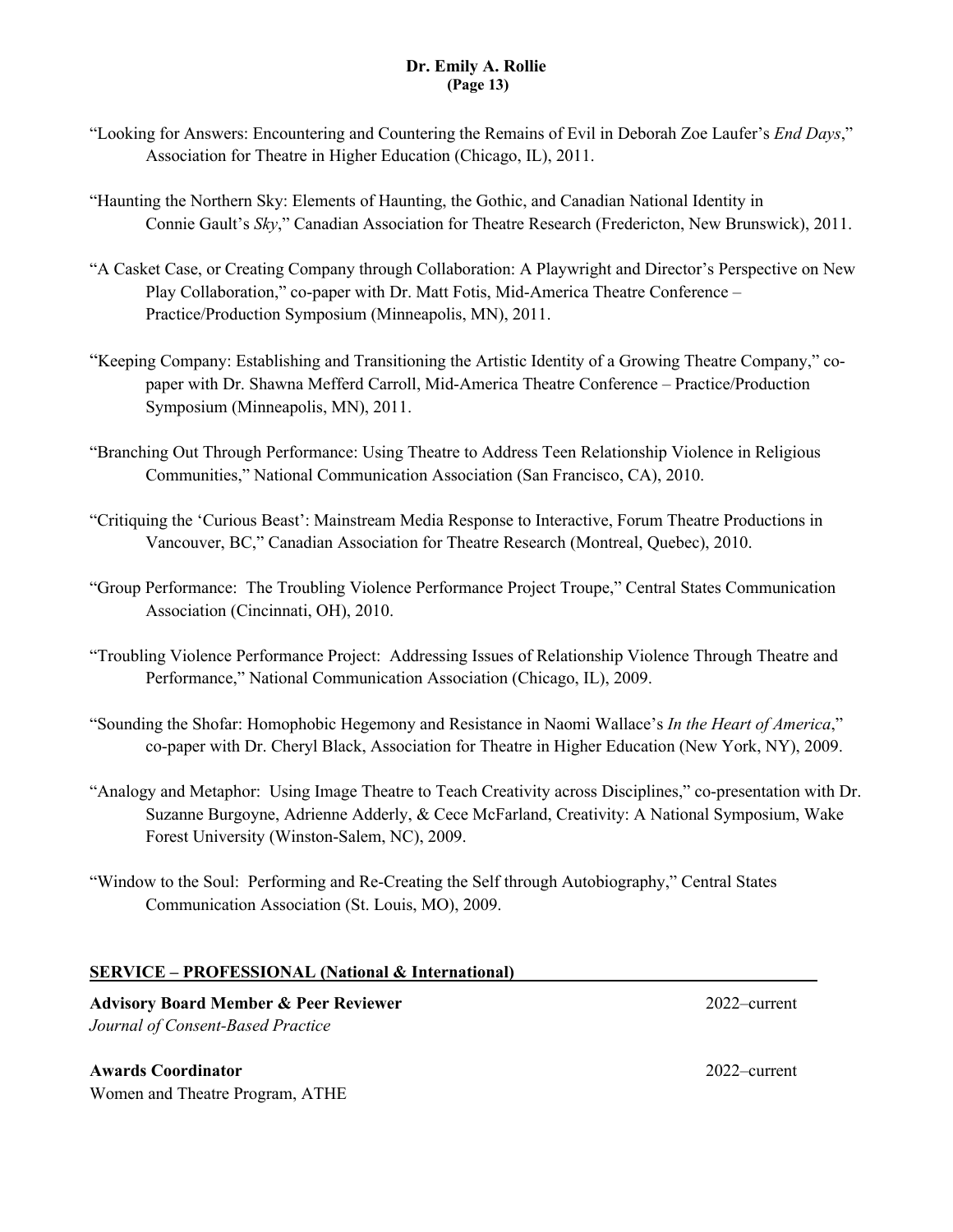## **Dr. Emily A. Rollie (Page 14)**

| <b>Co-Editor</b>                                                                                                                         | 2019–current |
|------------------------------------------------------------------------------------------------------------------------------------------|--------------|
| SDC (Stage Directors and Choreographers Society) Journal Peer-Reviewed Section                                                           |              |
| <b>CATR Scholarships &amp; Grants Committee Chair</b><br>Canadian Association for Theatre Research                                       | 2019-current |
| <b>Advisory Board Member</b><br>Theatre/Practice Journal                                                                                 | 2019-current |
| <b>Co-Founder &amp; Steering Committee Member</b><br>SDC (Stage Directors and Choreographers Society) Journal Peer-Reviewed Section      | 2013-current |
| <b>Member-at-Large for Outreach (elected position)</b><br>Association for Theatre in Higher Education                                    | 2019-2021    |
| <b>Associate Book Review Editor</b><br>SDC (Stage Directors and Choreographers Society) Journal Peer-Reviewed Section                    | 2016-2019    |
| <b>Play Reader</b><br>Playwriting Symposium, Mid-America Theatre Conference                                                              | 2019         |
| <b>Pre-Conference Planner, Directing Program</b><br>Directing Program - Association for Theatre in Higher Education                      | 2019         |
| <b>Peer Reviewer</b><br>Theatre Topics Journal                                                                                           | 2019         |
| <b>Peer Reviewer</b><br>Frontiers: A Journal of Women's Studies                                                                          | 2019         |
| Member-at-Large - Board of Directors (2 terms - elected position)<br>Canadian Association for Theatre Research                           | 2015-2019    |
| <b>Editor Search Committee</b><br><b>Theatre History Studies Journal</b>                                                                 | 2017         |
| <b>Committee Member, National Conference Planning Committee</b><br>Association for Theatre in Higher Education, Boston Conference (2018) | 2017-2018    |
| <b>Focus Group Representative (elected position)</b><br>Directing Program - Association for Theatre in Higher Education                  | 2016-2018    |
| <b>Member-at-Large - Executive Committee (elected position)</b><br>Mid-America Theatre Conference                                        | 2016-2018    |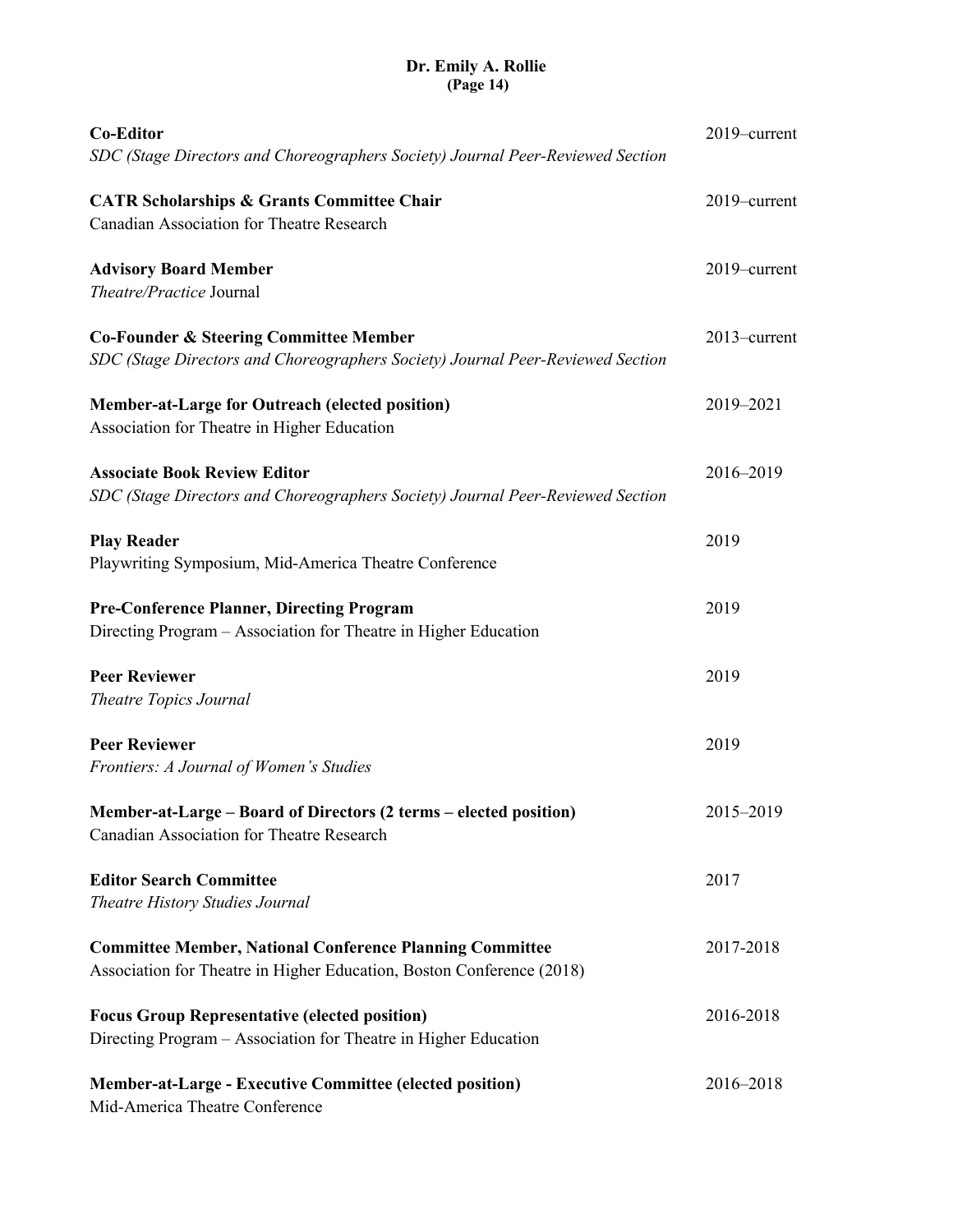# **Dr. Emily A. Rollie (Page 15)**

| <b>Subvention Committee Member &amp; Chair (2017)</b>                                                                                                                                      | 2016-2017             |
|--------------------------------------------------------------------------------------------------------------------------------------------------------------------------------------------|-----------------------|
| American Theatre and Drama Society                                                                                                                                                         |                       |
| <b>Member, Emerging Scholars Task Force</b><br>Canadian Association for Theatre Research                                                                                                   | 2016-2017             |
| <b>Conference Planner, Directing Program (elected position)</b><br>Association for Theatre in Higher Education                                                                             | 2014-2016             |
| <b>Nominations Committee Member</b><br>Association for Theatre in Higher Education                                                                                                         | 2015-2016             |
| <b>Committee Member, National Conference Planning Committee</b><br>Subcommittees - Paid Workshops, Performances<br>Association for Theatre in Higher Education, Montreal Conference (2015) | 2014-2015             |
| Co-chair, Practice/Production (formerly Acting/Directing) Symposium<br>Mid-America Theatre Conference                                                                                      | 2012-2014             |
| <b>SERVICE - PROFESSIONAL (Regional)</b>                                                                                                                                                   |                       |
| <b>Co-coordinator, SDC Directing Initiative</b><br><b>KCACTF Region VII</b>                                                                                                                | 2021-current          |
| <b>Founding Collective Member, PNW Theatrical Intimacy Collective</b>                                                                                                                      | 2020-current          |
| Regional Respondent, Kennedy Center American College Theatre Festival<br>Region VII (Washington)                                                                                           | 2016-current          |
| <b>Play Reader</b><br>Campfire Theatre Festival                                                                                                                                            | 2019                  |
| Regional Respondent, Kennedy Center American College Theatre Festival<br>Region III (Illinois)                                                                                             | 2015-2016             |
| <b>Respondent, Regional KCACTF Irene Ryan Acting Competition</b><br>Saginaw, MI; Milwaukee, WI                                                                                             | Jan. 2014, 2015, 2016 |
| <b>Respondent, Regional KCACTF Design Competition</b><br>Saginaw, MI; Milwaukee, WI                                                                                                        | Jan. 2014, 2015. 2016 |
| <b>Outside Examiner</b><br>Knox College Theatre Honors Project/Performance                                                                                                                 | Spring 2014, 2015     |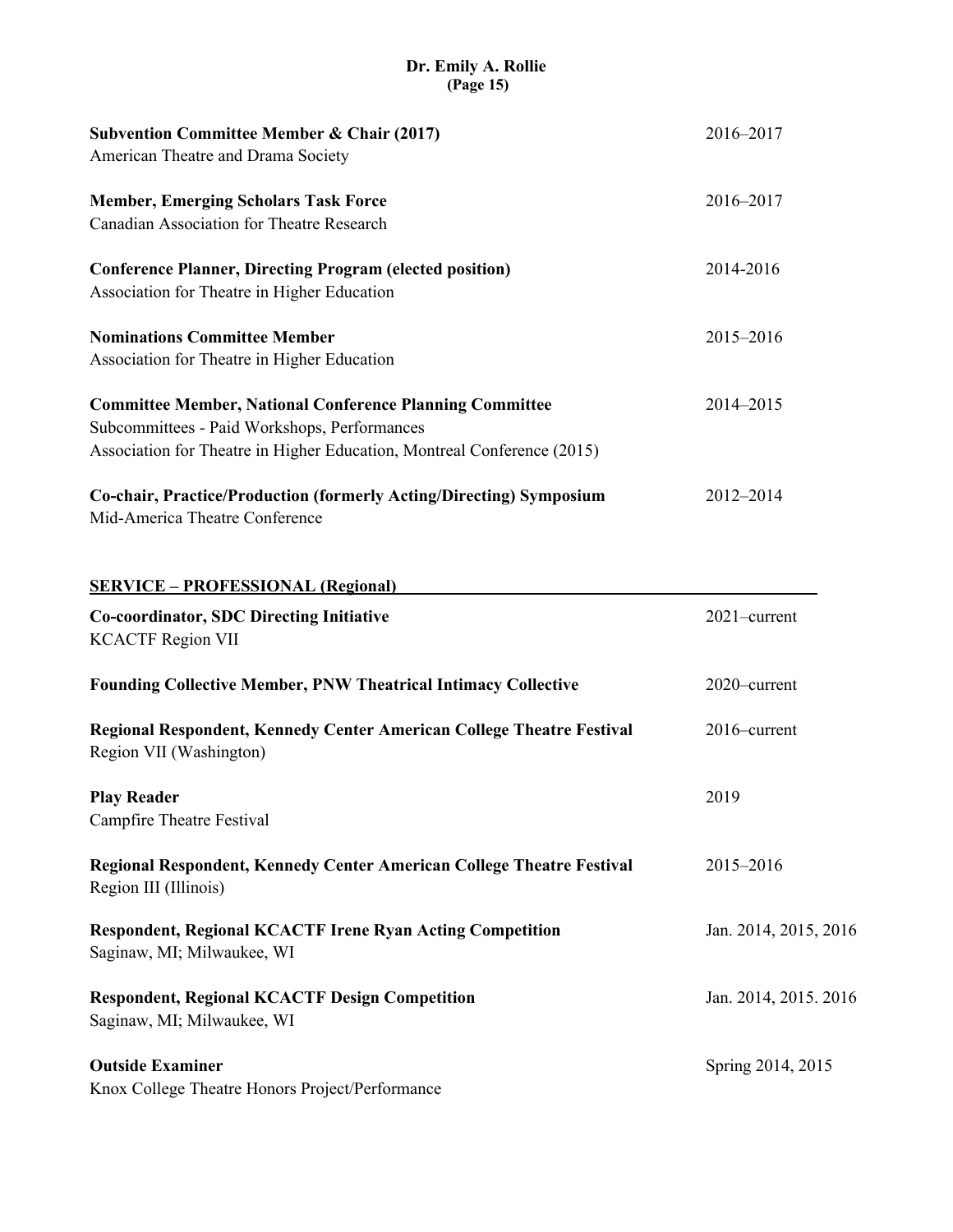## **Dr. Emily A. Rollie (Page 16)**

| <b>Conference Co-coordinator and Organizer</b><br>"Angels in Performance: Documenting LGBTQ Lives in the Theatre"<br>University of Missouri |               |
|---------------------------------------------------------------------------------------------------------------------------------------------|---------------|
| <b>Secretary</b><br>Independent Actors Theatre Board of Trustees                                                                            | 2010          |
| <b>Script Reviewer</b><br>Independent Actors Theatre, short Women's Play Festival                                                           | $2009 - 2013$ |

| <b>SERVICE – CAMPUS (Central Washington University)</b>      |                     |
|--------------------------------------------------------------|---------------------|
| <b>Graduate Coordinator</b><br>Theatre Arts Department       | Fall 2021-current   |
|                                                              |                     |
| <b>Diversity Advocate</b>                                    | Spring 2020–current |
| Office of Diversity, Equity, and Inclusivity                 |                     |
| <b>Personnel Committee Member</b>                            | Fall 2020-current   |
| Theatre Arts Department                                      |                     |
| <b>Steering Committee Member</b>                             | Fall 2018-current   |
| Women's, Gender, and Sexuality Studies Program               | (two terms)         |
| <b>Advisory Committee Member</b>                             | Winter 2018-current |
| Douglas Honors College                                       |                     |
| <b>Curriculum Committee</b>                                  | Fall 2017-current   |
| Theatre Arts Department                                      |                     |
| <b>Faculty Founder &amp; Representative</b>                  | Spring 2017-current |
| <b>Ghostlight Lab Series Steering Committee</b>              |                     |
| Co-Coordinator                                               | Spring 2017-current |
| Theatre Education BFA Program                                |                     |
| <b>Faculty Liaison</b>                                       | Spring 2017-current |
| Cornerstone/College in the Classroom & Running Start Program |                     |
| <b>Associate Faculty</b>                                     | Fall 2016-current   |
| Women's, Gender, and Sexuality Studies Program               |                     |
| <b>Faculty Senate Representative</b>                         | Fall 2016-2021      |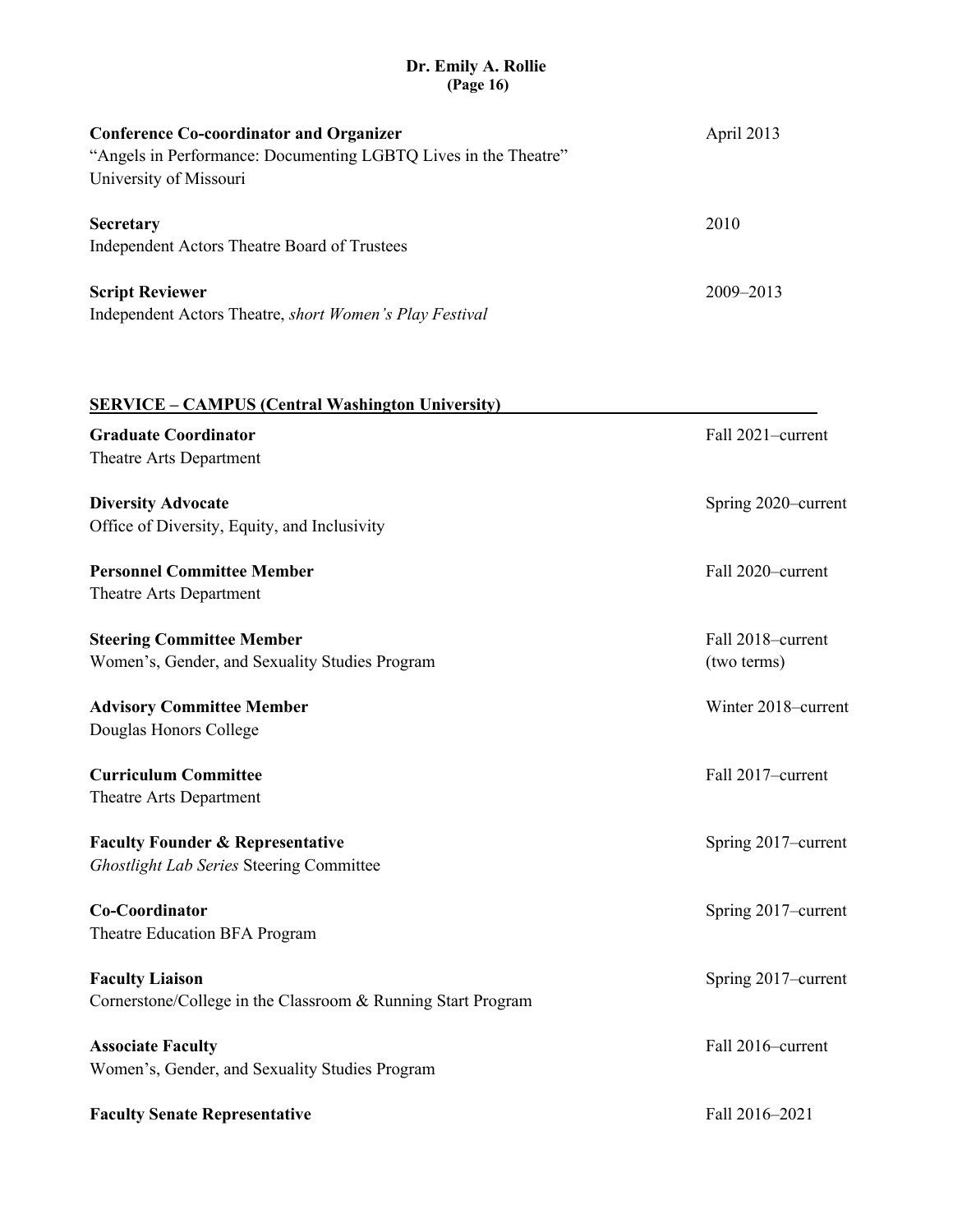# **Dr. Emily A. Rollie (Page 17)**

Theatre Arts Department

| <b>Task Force on Sexual Misconduct &amp; Gender Violence Member</b><br><b>CWU Faculty Senate</b>             | Spring 2018-2019   |
|--------------------------------------------------------------------------------------------------------------|--------------------|
| <b>Search Committee Member</b>                                                                               | Fall 2019          |
| Center for Teaching Excellence Director Search                                                               |                    |
| <b>Search Committee Member - Outside Member</b>                                                              | Spring 2019        |
| English Department Early Modern Faculty Search                                                               |                    |
| <b>Search Committee Member - Outside Member</b>                                                              | Spring 2019        |
| <b>Education Department Arts Integration Faculty Search</b>                                                  |                    |
| <b>Selection Committee Member</b>                                                                            | Spring 2019        |
| President's Award for Diversity (chaired by Sigrid Davison)                                                  |                    |
| <b>Search Committee Member</b>                                                                               | Summer 2017,       |
| Theatre Faculty Search (3 searches $-$ Theatre Education & History/Literature)                               | Winter 2018        |
| <b>Panel Moderator</b>                                                                                       | Spring 2019        |
| SOURCE (Symposium of University Research & Creative Expression)                                              |                    |
| Judge                                                                                                        | Spring 2017, 2018  |
| SOURCE (Symposium of University Research & Creative Expression)                                              |                    |
| <b>Faculty Mentor*</b>                                                                                       | Spring 2017, 2018, |
| SOURCE (Symposium of University Research & Creative Expression)<br>*Faculty Mentor of the Year Nominee, 2018 | 2019, 2020, 2021   |
|                                                                                                              |                    |

### **AWARDS, GRANTS & DISTINCTIONS**

Central Theatre Ensemble Kevin Whittaker Service Award, 2021-2022 College of Arts & Humanities Leadership Cohort, 2021–2022 Kennedy Center American College Theatre Festival (KCACTF) Certificates of Merit Certificate of Merit – Ensemble (*The Wolves*, 2020) Certificate of Merit – Directing (*In the Next Room, or the vibrator play*, 2018) Certificate of Merit – Directing (*Twelfth Night*, 2014) Certificate of Merit – Directing (*The Adventures of Tom Sawyer*, 2006) Certificate of Merit – Directing (*Boneheads*, 2005) CWU SOURCE Faculty Mentor of the Year Nominee, Spring 2018 Gunderson Junior Faculty Scholarship Award, Fall 2015 Phi Beta Kappa (National Academic Honor Society) member Rollins Society (University of Missouri Graduate & Professional Students Honor Society) member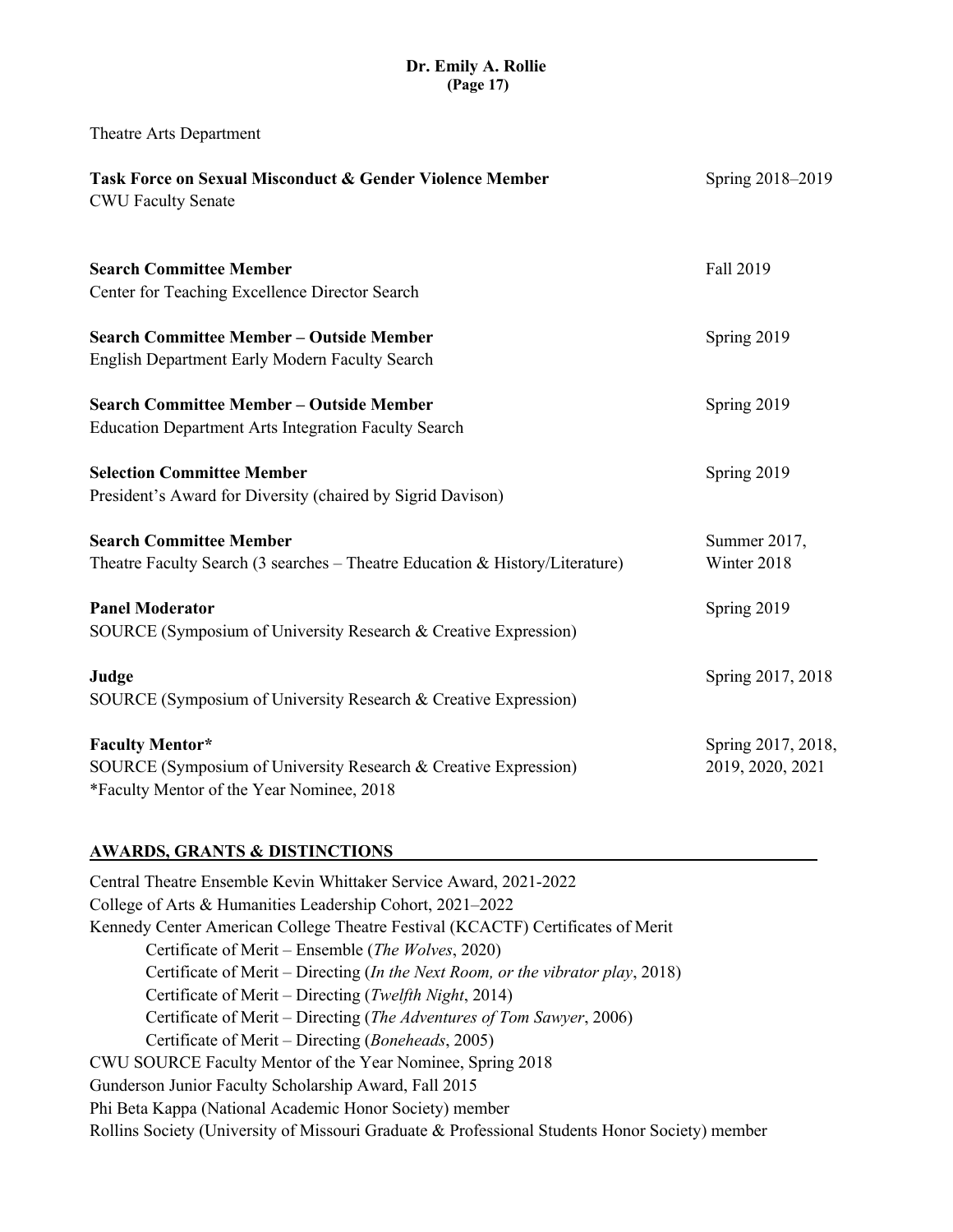## **Dr. Emily A. Rollie (Page 18)**

Alpha Xi Delta "Beary Favorite People on Campus," Fall 2014, Spring 2015 John Bies International Travel Scholarship (\$2000), University of Missouri Graduate School, Fall 2012 Fulbright Canada Scholarship Finalist, Spring 2012 Graduate Professional Council Travel Grant, Spring 2010, 2011, & 2012 Distinction – Doctoral Comprehensive Exams, November 2011 US Embassy Ottawa ACSUS Travel Grant, November 2011 ATHE Conference Fellowship, August 2010, 2011, & 2012 Kitsap Sun Best of 2007, Director – Honorable Mention KCACTF Region VII One Act Play Submission (*Stonewall*, 2006) Central Theatre Ensemble Playwriting Award (2005)

#### **PROFESSIONAL ORGANIZATIONS**

American Theatre and Drama Society (ATDS) Association for Theatre in Higher Education (ATHE) Member-at-Large for Outreach, 2019–2021 Conference Planning Committee 2015 (Montreal) & 2018 (Boston) Directing Program Focus Group Representative, 2016–2018 Directing Program Conference Planner, 2014–2016 Canadian Association for Theatre Research (CATR) Scholarships & Grants Committee Chair, 2019–current Scholarships Committee Member, 2018–2019 Member-at-Large, Executive Committee, 2015–2019 Mid-America Theatre Conference (MATC) Member-at-Large, Executive Committee, 2016–2018 Practice/Production Symposium Co-chair, 2012–2014 Stage Directors and Choreographers Society (SDC – Associate Member) Co-Editor, *SDC Journal Peer-Reviewed Section*, 2019–current. Associate Book Review Editor, *SDC Journal Peer-Reviewed Section*, 2017–2019 Steering Committee Member, *SDC Journal Peer-Reviewed Section*, 2014–current Theatrical Intimacy Education Associate Faculty, 2021–current Assistant Faculty, 2019–2021 Yoga Alliance Registered Yoga Instructor (200 hours)

#### **PROFESSIONAL DEVELOPMENT**

Diversity, Equity, & Social Justice

Bystander Intervention Training for Gender & Anti-Black Harassment – Hollaback, Summer 2021 Informed & Engaged Teaching Certificate: Gender, Sexuality, & Equity – Central Washington University, Spring 2021 Nicole Brewer Anti-Racist Theatre: A Foundational Course (6 hours), Summer 2020 Sojourn Theatre Teaching Artistry Summer Institute (18 hours), Summer 2020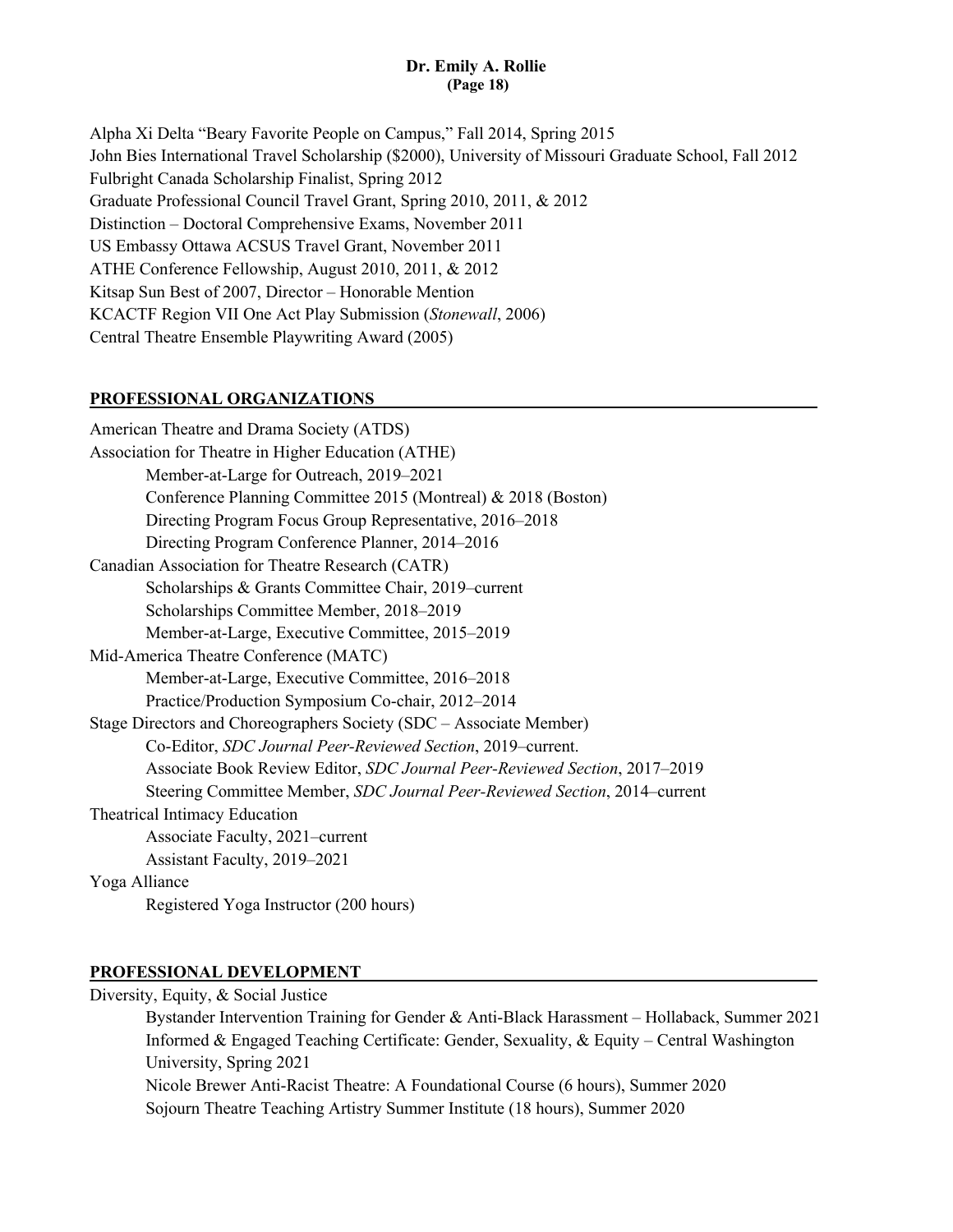## **Dr. Emily A. Rollie (Page 19)**

Safe Space Training – Monmouth College, Fall 2014 Online Teaching & Learning Master Online Teacher Certificate – Central Washington University (in progress) Open Educational Resources – Central Washington University, Summer 2021 Faculty Learning Community: Universal Design for Learning – Central Washington University, Spring 2021 Faculty Institute for Online Teaching – Central Washington University, Summer 2019

### **SELECTED PRODUCTION CREDITS**

| <b>DIRECTING - Regional &amp; Community Theatre</b> |                                             |                                                   |      |
|-----------------------------------------------------|---------------------------------------------|---------------------------------------------------|------|
| A Paper Forest*                                     | by Claudia Haas                             | Voices of the Earth Festival<br>Bemidji, MN       | 2022 |
| Genesis*                                            | by Sam Friskey                              | Voices of the Earth Festival                      | 2022 |
| Hellbender: Live*                                   | by Valerie Work                             | Voices of the Earth Festival                      | 2022 |
| The Pumpkin Pact                                    | by Elisabeth Giffin Speckman                | The Rude Mechanicals<br>Richland, WA (online)     | 2020 |
| These Shining Lives                                 | by Melanie Marnich                          | Purdue University Theatre<br>West Lafayette, IN   | 2019 |
| Twelfth Night                                       | by William Shakespeare                      | The Rude Mechanicals                              | 2019 |
| Ice Man*                                            | by Tyrsiah Smith                            | Voices of the Earth Festival                      | 2019 |
| Power*                                              | by Becky Retz                               | Voices of the Earth Festival                      | 2019 |
| Cold Spring*                                        | by Victor Lesniewski                        | <b>Campfire Theatre Festival</b><br>Boise, ID     | 2018 |
| The Importance of Being                             | by Oscar Wilde                              | TRYPS Children's Theatre                          | 2014 |
| Earnest                                             |                                             | Columbia, MO                                      |      |
| A Jury of her Peers/                                | written & performed by                      | Freelance                                         | 2014 |
| Sometimes I Sing                                    | Milbre Burch                                |                                                   |      |
| Distant Music                                       | by James McLindon                           | <b>Independent Actors Theatre</b><br>Columbia, MO | 2013 |
| Talley's Folly                                      | by Lanford Wilson                           | <b>Independent Actors Theatre</b>                 | 2012 |
| <i>Booby Trap</i> (re-staging)                      | written & performed by<br>M. Heather Carver | Berlin Theatre/Theatre NXS<br>Columbia, MO        | 2011 |
| <b>End Days</b>                                     | by Deborah Zoe Laufer                       | Independent Actors Theatre                        | 2010 |
| short Women's Play Festival 2                       |                                             | <b>Independent Actors Theatre</b>                 | 2010 |
| Eden                                                | by Claudia Barnett                          |                                                   |      |
| Without Regard to<br>New Orleans                    | by Barbara Bryan                            |                                                   |      |
| Pake's Palace                                       | by Carlynn Trout                            |                                                   |      |
| <b>Changing Skins</b>                               | written/performed by<br>Milbre Burch        | <b>Independent Actors Theatre</b>                 | 2010 |
| Dead Man's Cell Phone                               | by Sarah Ruhl                               | <b>Independent Actors Theatre</b>                 | 2010 |
| short Women's Play Festival                         |                                             | Independent Actors Theatre                        | 2009 |
| Little Girl Tenant<br><b>Still Burning</b>          | by Carlynn Trout                            |                                                   |      |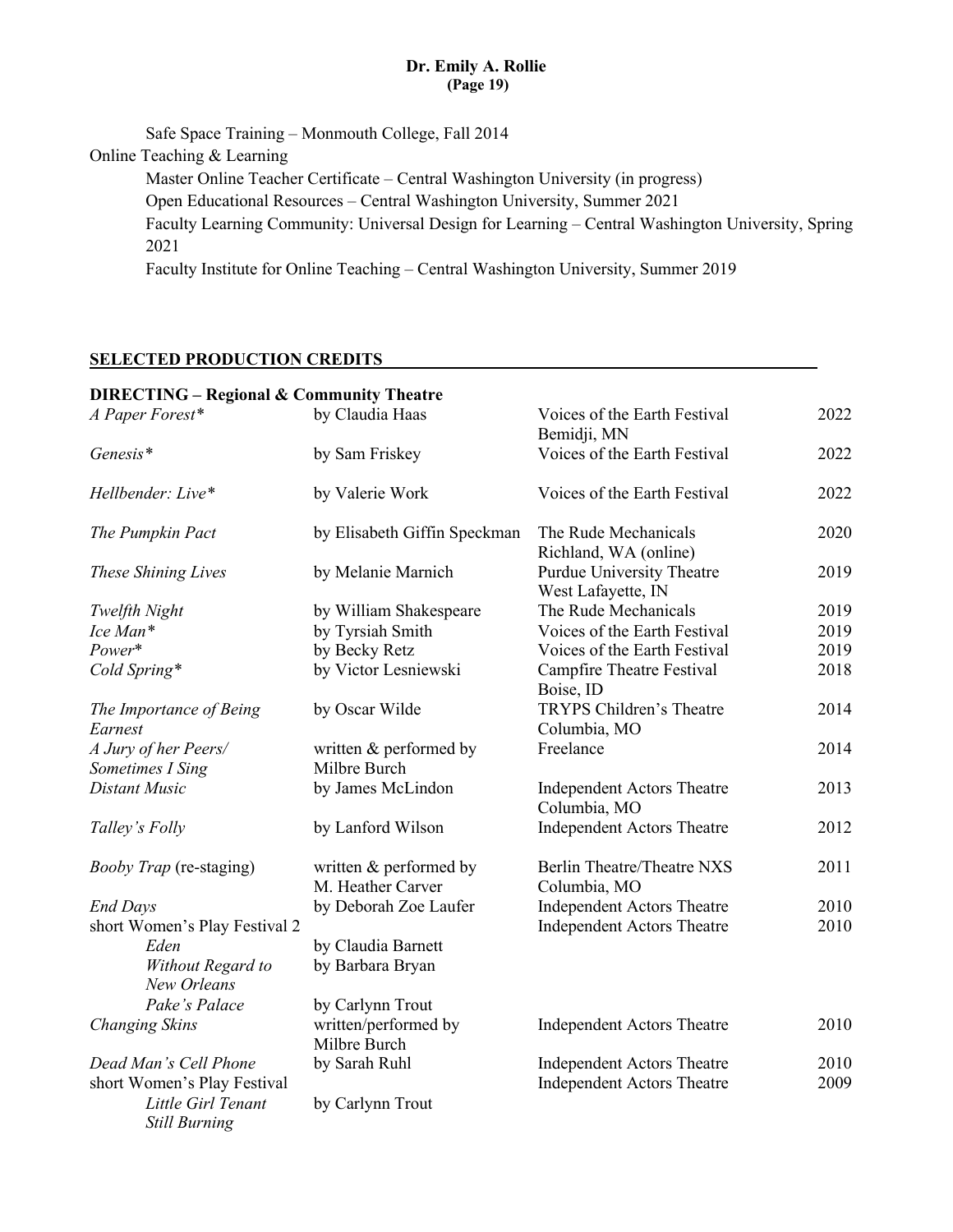## **Dr. Emily A. Rollie (Page 20)**

| Prelude to a Nap                   |                               |                                  |      |
|------------------------------------|-------------------------------|----------------------------------|------|
| James and the Giant Peach          | by Roald Dahl/R. George       | Tacoma Little Theatre            | 2008 |
|                                    |                               | Tacoma/Ft. Lewis, WA             |      |
| What's Hay Worth, Anyway           | by Susan Wingate              | Double Shot 24 Hr. Play Festival | 2008 |
| (co-director)                      |                               | Tacoma, WA                       |      |
| Cowgirls, A Musical                | by Betsy Howie, Mary Murfitt  | Paradise Theatre                 | 2008 |
|                                    |                               | Gig Harbor, WA                   |      |
| <b>Best Christmas Pageant Ever</b> | by Barbara Robinson           | Paradise Theatre                 | 2007 |
| The Jungle Book                    | adapted by Brian Willis       | <b>Broadway Conservatory</b>     | 2007 |
|                                    |                               | Tacoma, WA                       |      |
| Noises Off!                        | by Michael Frayn              | Paradise Theatre                 | 2007 |
| Peter Pan                          | by JM Barrie                  | Tacoma Actors Guild              | 2006 |
|                                    | adapted by E. Rollie & A. Fox | Tacoma, WA                       |      |
| On the Other Hand                  | by Alex Garnett               | <b>Masquers Theatre</b>          | 2005 |
|                                    |                               | Soap Lake, WA                    |      |
|                                    |                               |                                  |      |

\* = new play development/staged reading

### **DIRECTING – Academic & Educational Theatre**

| Everybody<br>Eurydice                     | by Brandon Jacob Jenkins<br>by Sarah Ruhl     | <b>Central Theatre Ensemble</b><br><b>Central Theatre Ensemble</b>  | 2022<br>2021 |
|-------------------------------------------|-----------------------------------------------|---------------------------------------------------------------------|--------------|
| The Wolves                                | by Sarah DeLappe                              | <b>Central Theatre Ensemble</b><br>(KCACTF Merit Award – Ensemble)  | 2020         |
| In the Next Room, or the<br>vibrator play | by Sarah Ruhl                                 | <b>Central Theatre Ensemble</b><br>(KCACTF Merit Award - Directing) | 2018         |
| You Can See All the Stars*                | by EM Lewis                                   | <b>KCACTF</b><br>Denver, CO                                         | 2017         |
| The Rover                                 | by Aphra Behn,<br>adapted by Emily Rollie     | Monmouth College<br>Monmouth, IL                                    | 2016         |
| A Year with Frog & Toad                   | by Willie & Robert Reale                      | Monmouth College                                                    | 2015         |
| I have a dream                            | devised with students                         | Monmouth College                                                    | 2015         |
| He Killed my Bird                         | by Claudia Barnett                            | Knox College – Café Cino Project<br>Galesburg, IL                   | 2014         |
| Twelfth Night                             | by William Shakespeare                        | Monmouth College<br>(KCACTF Merit Award - Directing)                | 2014         |
| Sometimes I Sing                          | written/performed by<br>Milbre Burch          | University of Missouri<br>Columbia, MO                              | 2012         |
| Proof                                     | by David Auburn                               | University of Missouri                                              | 2011         |
| <b>Booby Trap</b>                         | written/performed by<br><b>Heather Carver</b> | University of Missouri                                              | 2010         |
| The Burgundy Slippers                     | by Andrew Pierce                              | Comedies in Concert                                                 | 2010         |
| (staged reading)                          |                                               | University of Missouri                                              |              |
| Parabolis                                 | by David & Jules Crespy                       | Mizzou New Play Series                                              | 2010         |
| (staged reading)                          |                                               | University of Missouri                                              |              |
| Holding Up the Sky                        | by Milbre Burch                               | University of Missouri &                                            | 2009         |
| (Assist. Director to Clyde Ruffin)        |                                               | <b>KCACTF Regional Nomination</b>                                   |              |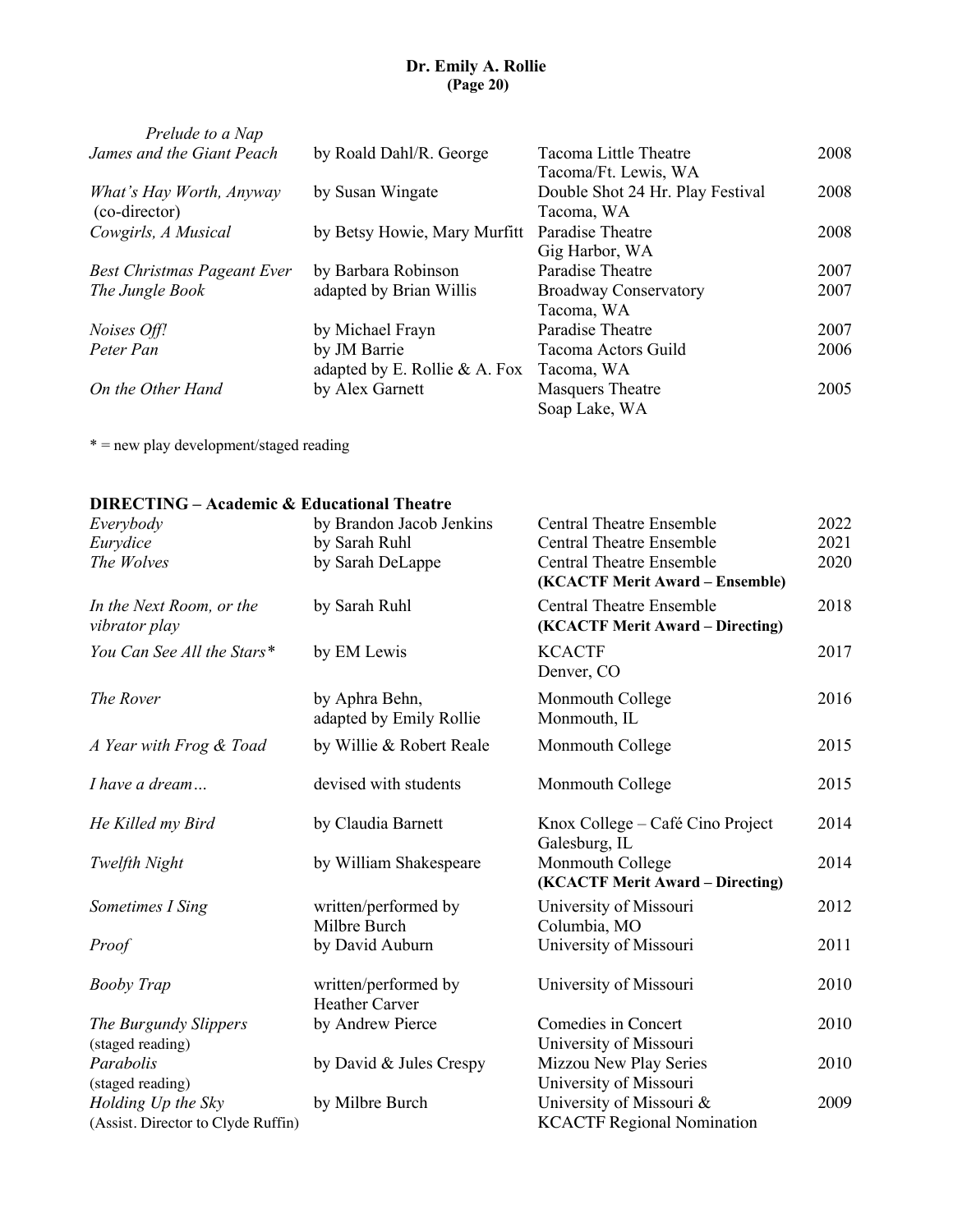## **Dr. Emily A. Rollie (Page 21)**

| A Casket Man,<br>A Casket Gal                  | by Matt Fotis              | University of Missouri                                              | 2009 |
|------------------------------------------------|----------------------------|---------------------------------------------------------------------|------|
| Cinderella Review                              | by Rodgers & Hammerstein   | TRYPS Children's Theatre<br>Columbia, MO                            | 2009 |
| Charlotte's Web                                | by Joseph Robinette        | Paradise Theatre Studio<br>Gig Harbor, WA                           | 2008 |
| When I Walked on Four Legs                     | by Edd Keye & Brian Willis | <b>Broadway Conservatory</b><br>Tacoma, WA                          | 2008 |
| Disney's Sleeping Beauty Kids                  |                            | Tacoma Musical Playhouse<br>Tacoma, WA                              | 2008 |
| The Importance of Being Earnest by Oscar Wilde |                            | Annie Wright School<br>Tacoma, WA                                   | 2007 |
| The Adventures of Tom Sawyer                   | by D. Barton & M. Bond     | <b>Central Theatre Ensemble</b><br>(KCACTF Merit Award – Directing) | 2006 |
| Digger<br>(Region VII 10 Minute Play Winner)   | by Jessie Sundell          | <b>KCACTF 10 Min Play Competition</b><br>Ashland, OR                | 2005 |
| <b>Boneheads</b>                               | by Delondra Johnson        | <b>Central Theatre Ensemble</b><br>(KCACTF Merit Award – Directing) | 2004 |

### **INTIMACY CHOREOGRAPHY & CONSULTATION**

| Spring Awakening                          | by Sheik and Sater<br>dir. Callum Morris                                   | <b>Central Theatre Ensemble</b>                 | 2022 |
|-------------------------------------------|----------------------------------------------------------------------------|-------------------------------------------------|------|
| The Thin Place                            | by Lucas Hnath                                                             | <b>ACT</b> Seattle                              | 2022 |
| Fefu & her Friends                        | dir. Brandon J. Simmons<br>by Maria Irene Fornés                           | Purdue University Theatre                       | 2021 |
| In the Blood                              | dir. Raquel Lopez<br>by Suzan-Lori Parks                                   | West Lafayette, IN<br>Purdue University Theatre | 2021 |
| Mother Courage                            | dir. Sonita L Surratt<br>by Bertolt Brecht                                 | Purdue University Theatre                       | 2021 |
| Holiday Inn: The Musical                  | dir. Ann Shanahan<br>by Greenberg, Hodge & Berlin Central Theatre Ensemble |                                                 | 2019 |
| Stupid F <sup>**</sup> king Bird          | dir. Kimberly Loren Eaton<br>by Aaron Posner                               | <b>Central Theatre Ensemble</b>                 | 2019 |
| These Shining Lives                       | dir. Patrick Dizney<br>by Melanie Marnich<br>dir. Emily Rollie             | Purdue University Theatre                       | 2019 |
| Miss Bennet:<br>Christmas at Pemberley    | by Lauren Gunderson<br>dir. Kristine Holtvedt                              | Purdue University Theatre                       | 2019 |
| And a Child Shall Lead                    | by Michael Slade<br>dir. Grace Basta                                       | CWU Ghostlight Lab Series                       | 2019 |
| <b>Rocky Horror Picture Show</b>          | by Sharman & O'Brien<br>dir. Alisa Muench                                  | Central Washington University                   | 2019 |
| In the Next Room, or the<br>vibrator play | by Sarah Ruhl<br>dir. Emily Rollie                                         | <b>Central Theatre Ensemble</b>                 | 2018 |
|                                           |                                                                            |                                                 |      |

#### **ACTING (full resume available upon request)**

| Lucy Stanton, | dir. J. Aaron Siebol | Guerilla Fire Productions – film | 2017 |
|---------------|----------------------|----------------------------------|------|
| The Checker   |                      |                                  |      |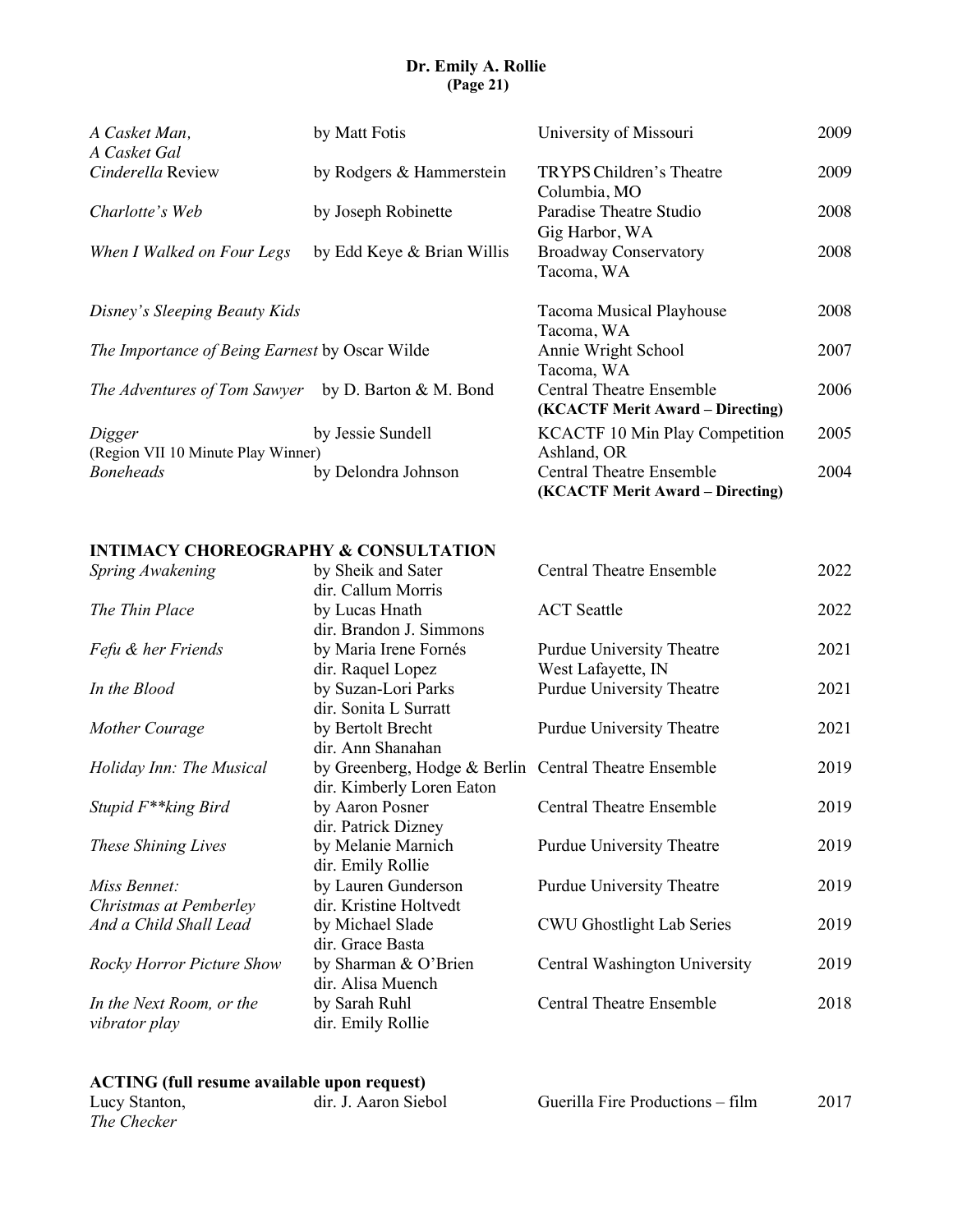# **Dr. Emily A. Rollie (Page 22)**

| Lenny Magrath,                             | dir. Cat Gleason       | MU Summer Repertory Theatre       | 2016 |
|--------------------------------------------|------------------------|-----------------------------------|------|
| Crimes of the Heart                        |                        | Columbia, MO                      |      |
| Kara,                                      | dir. Brian Maurer      | $Freelance - film$                | 2013 |
| Lochne                                     |                        |                                   |      |
| Mother,                                    |                        | Freelance                         | 2010 |
| "Lullaby" (Children's Hospital commercial) |                        | Columbia, MO                      |      |
| Sister James,                              | dir. Cece McFarland    | <b>Independent Actors Theatre</b> | 2009 |
| Doubt: A Parable                           |                        | Columbia, MO                      |      |
| Flo Owens,                                 | dir. Ron Zank          | University of Missouri            | 2009 |
| Picnic                                     |                        | Columbia, MO                      |      |
| Guide,                                     | dir. Jesse Michener    | WA State History Museum           | 2007 |
| Living History Exhibit                     |                        | Tacoma, WA                        |      |
| Servant & Ensemble,                        | dir. Jeremy Cotrell    | Calibanco Theatre                 | 2004 |
| The House of Bernarda Alba                 |                        | Minneapolis, MN                   |      |
| Romaine Patterson, ensemble                | dir. Jefferson Fietek  | Lakeshore Players                 | 2004 |
| The Laramie Project                        |                        | White Bear Lake, MN               |      |
| Earthworm, Mother                          | dir. Virginia Anderson | Lex-Ham Theatre                   | 2003 |
| James and the Giant Peach                  |                        | St. Paul, MN                      |      |

### **PLAYWRITING & ADAPTATION**

| Twelfth Night | by William Shakespeare,                                  | The Rude Mechanicals | 2019 |
|---------------|----------------------------------------------------------|----------------------|------|
|               | adapted by Emily Rollie                                  | Richland, WA         |      |
| The Rover     | by Aphra Behn,                                           | Monmouth College     | 2016 |
|               | adapted by Emily Rollie                                  |                      |      |
| Peter Pan     | by JM Barrie                                             | Tacoma Actors Guild  | 2006 |
|               | adapted by E. Rollie & A. Fox                            |                      |      |
| Stonewall     | original script by Emily Rollie Central Theatre Ensemble |                      | 2005 |

### **LEADERSHIP & MANGEMENT**

| <b>Ghostlight Lab Series</b>      | $2017 -$<br>current                     |
|-----------------------------------|-----------------------------------------|
|                                   | 2014-                                   |
| Monmouth College                  | 2016                                    |
| Troubling Violence Performance    | $2014 -$                                |
| Project - Monmouth College        | 2016                                    |
| <b>Independent Actors Theatre</b> | 2010-                                   |
| Columbia, MO                      | 2015                                    |
| <b>Independent Actors Theatre</b> | 2012-                                   |
| Columbia, MO                      | 2014                                    |
| Columbia Entertainment Company    | 2013                                    |
| Columbia, MO                      |                                         |
| University of Missouri            | 2009                                    |
| University of Missouri            | 2009                                    |
|                                   | <i>FusionFest</i> – 4 plays in 24 hours |

### **OTHER PROFESSIONAL EXPERIENCE**

**Yoga Instructor,** The Studio/Sucasa Yoga, Cle Elum, WA, August 2016–current. **Yoga Instructor,** Indigo Yoga Ellensburg, Ellensburg, WA, August 2017–August 2021.